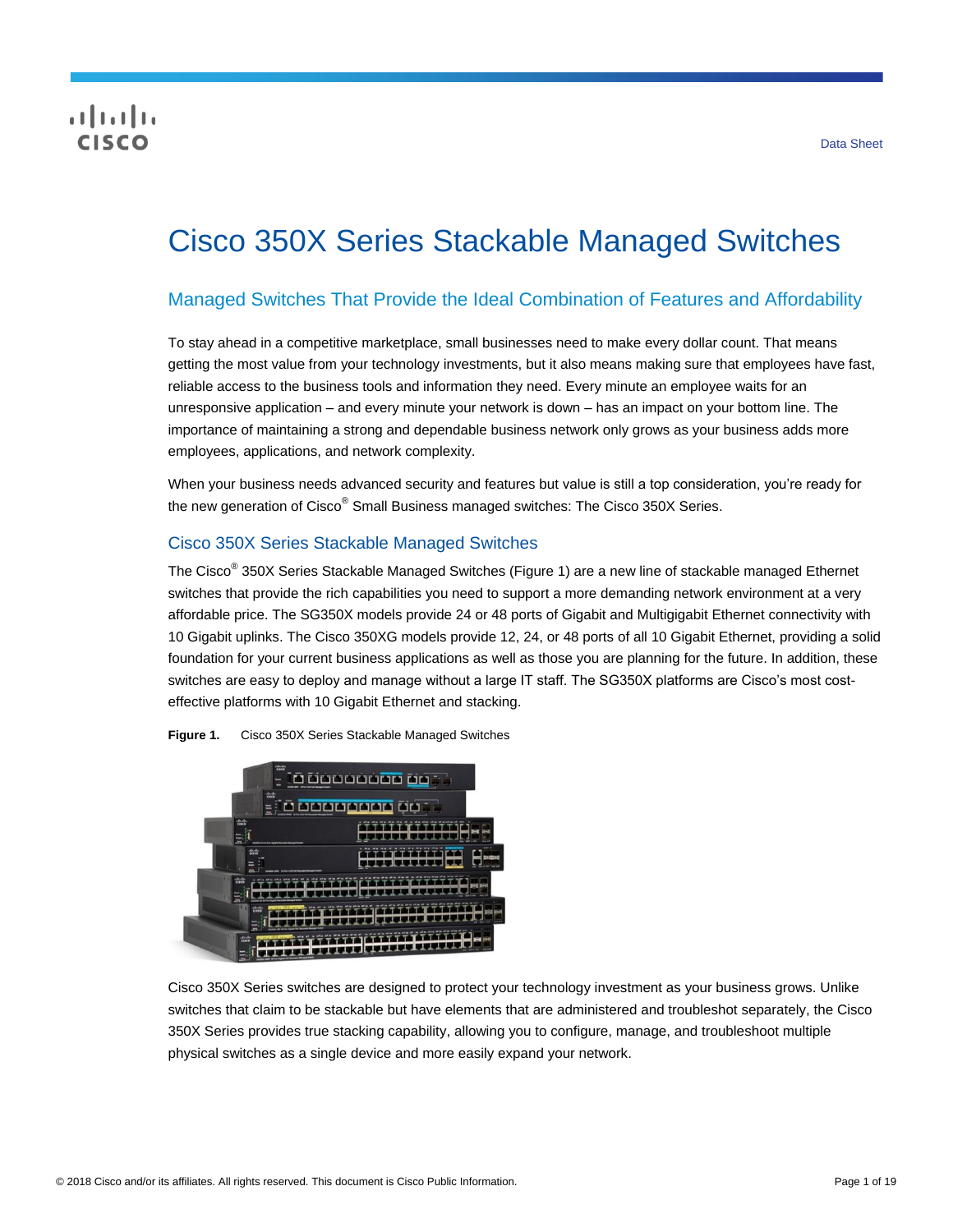A true stack delivers a unified data and control plane, in addition to management plane, providing flexibility, scalability, and ease of use because the stack of units operates as a single entity constituting all the ports of the stack members. The switches also protect your technology investment with an enhanced warranty, dedicated technical support, and the ability to upgrade equipment in the future. Overall, the Cisco 350X Series provides the ideal technology foundation for a growing business.

#### Features and Benefits

Cisco 350X Series switches provide the advanced feature set that growing businesses require and that highbandwidth applications and technologies demand. These switches can improve the availability of your critical applications, protect your business information, and optimize your network bandwidth to more effectively deliver information and support applications. The switches provide the following benefits.

#### **High-Performance 10 Gigabit Ethernet**

Cisco 350X Series switches break the barrier of 10 Gigabit Ethernet adoption by providing affordable and flexible configurations customized for the demanding network requirements of small and medium businesses.

With 10G copper ports on SG350XG switches, you can easily and cost-effectively enable 10G connections to servers and network storage devices with standard RJ45 Ethernet cable. You can also connect your SG350X access switches to the SG350XG aggregation with 10G SFP+ fiber connections, building a high-performance backbone to speed up the overall operation of your network.

#### **Multigigabit Performance**

Network needs are changing quickly. Thanks to evolving wireless standards and the rising number of wireless devices, keeping up with data rates and growing traffic can be a challenge. Your traditional Ethernet infrastructure can support speeds up to 1 Gigabit per second (Gbps), but competing today requires much more capacity. One option is completely replacing your older cabling infrastructure and upgrading your hardware. But wouldn't it be better to increase network speed and traffic capacity in a way that's quick, inexpensive, and efficient?

Cisco's new Multigigabit Ethernet switches offer just that: an easy-to-deploy, budget-friendly solution that allows you to increase network speed and bandwidth using your existing cables. By partnering with other industry leaders to form the NBASE-T Alliance, Cisco uses NBASE-T technology to help you get more out of your existing infrastructure. Save time and money by avoiding upgrades and extending the life of your installed cable plants. And discover the benefits of meeting consumer demand for increased bandwidth and speeds without a large initial investment.

Multigigabit Ethernet technology uses capabilities in your existing cabling infrastructure to meet bandwidth requirements and provide up to five times the performance. The technology enables intermediate data rates of 2.5 and 5 Gbps to ease the jump between traditional rates of 1 Gbps and 10 Gbps. These intermediate rates run on most installed cables and preserve older UTP wiring, which is good for 802.11ac wireless LAN applications.

The technology also supports Power over Ethernet (PoE) forms, including PoE+ and 60W PoE. Cisco Multigigabit Ethernet switches help you avoid having to run multiple cables between switches and access points and let your networks welcome next-generation traffic speeds and data rates.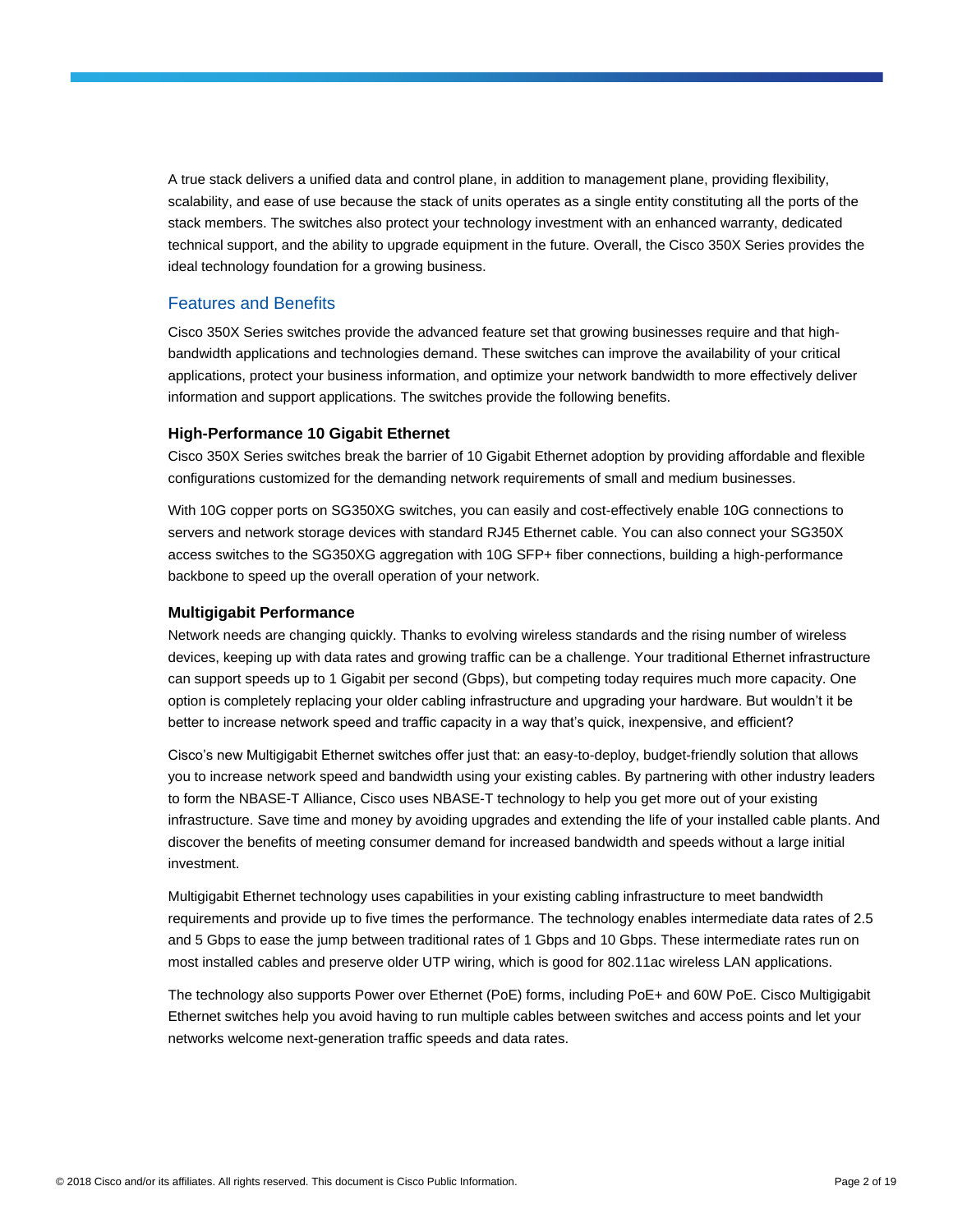#### **Ease of Management and Deployment**

Cisco 350 Series switches are designed to be easy to use and manage by commercial customers or the partners that serve them. They feature:

- Cisco Smart Network Application (SNA) is an innovative network-level monitoring and management tool embedded in Cisco 100 to 500 Series switches. It can discover network topology, display link status, monitor events, apply configurations, and upgrade software images across multiple switches in the network.
- The FindIT Network Manager and Probe are designed to manage Cisco 100 to 500 Series switches, routers, and wireless access points. The Manager lets you proactively manage the network instead of just reacting to events. FindIT Network Management is the perfect addition to your business network. For more information, visit [https://www.cisco.com/go/findit.](https://www.cisco.com/go/findit)
- The Cisco FindIT Network Discovery Utility works through a simple toolbar on your web browser to discover Cisco devices on the network and display basic device information, inventory, and new firmware updates to aid in the configuration and speed the deployment of Cisco Small Business products. For more information, visit [https://www.cisco.com/go/findit.](https://www.cisco.com/go/findit)
- The USB port on the front panel of the switch enables easy image and configuration transfer for faster deployment or upgrade.
- Simple-to-use graphical interfaces reduce the time required to deploy, troubleshoot, and manage the network and allow you to support sophisticated capabilities without increasing IT head count.
- The switches also support Textview, a full Command-Line Interface (CLI) option for partners that prefer it.
- Using Auto Smartports intelligence, the switch can detect a network device connected to any port and automatically configure the optimal security, Quality of Service (QoS), and availability on that port.
- Cisco Discovery Protocol discovers Cisco devices and allows devices to share critical configuration information, simplifying network setup and integration.
- Support for Simple Network Management Protocol (SNMP) allows you to set up and manage your switches and other Cisco devices remotely from a network management station, improving IT workflow and mass configurations.
- The Cisco FindIT utility, which works through a simple toolbar on the user's web browser, discovers Cisco devices in the network and displays basic information, such as serial numbers and IP addresses, to aid in configuration and deployment. (For more information and to download this free utility, visit [https://www.cisco.com/go/findit.](https://www.cisco.com/go/findit))

#### **Power over Ethernet Plus (PoE+) and 60W PoE**

PoE capabilities simplify the deployment of advanced technologies by allowing you to connect and power network endpoints over a single Ethernet cable, without having to install separate power supplies. Cisco 350X Series switches are also fully backward compatible with Cisco legacy PoE protocols.

Cisco 350X Series switches support the Power over Ethernet Plus (PoE+) standard (IEEE 802. at), providing up to 30 watts per port. The switches also support 60W PoE on select ports to power compact switches, high-power wireless access points, or connected lighting. The PoE power is intelligently managed in a way such that only the amount of power needed by endpoints is delivered to it and not wasted. As a result, the switches can support devices that require more power, such as 802.11ac wireless access points, video-based IP phones, surveillance cameras, and more.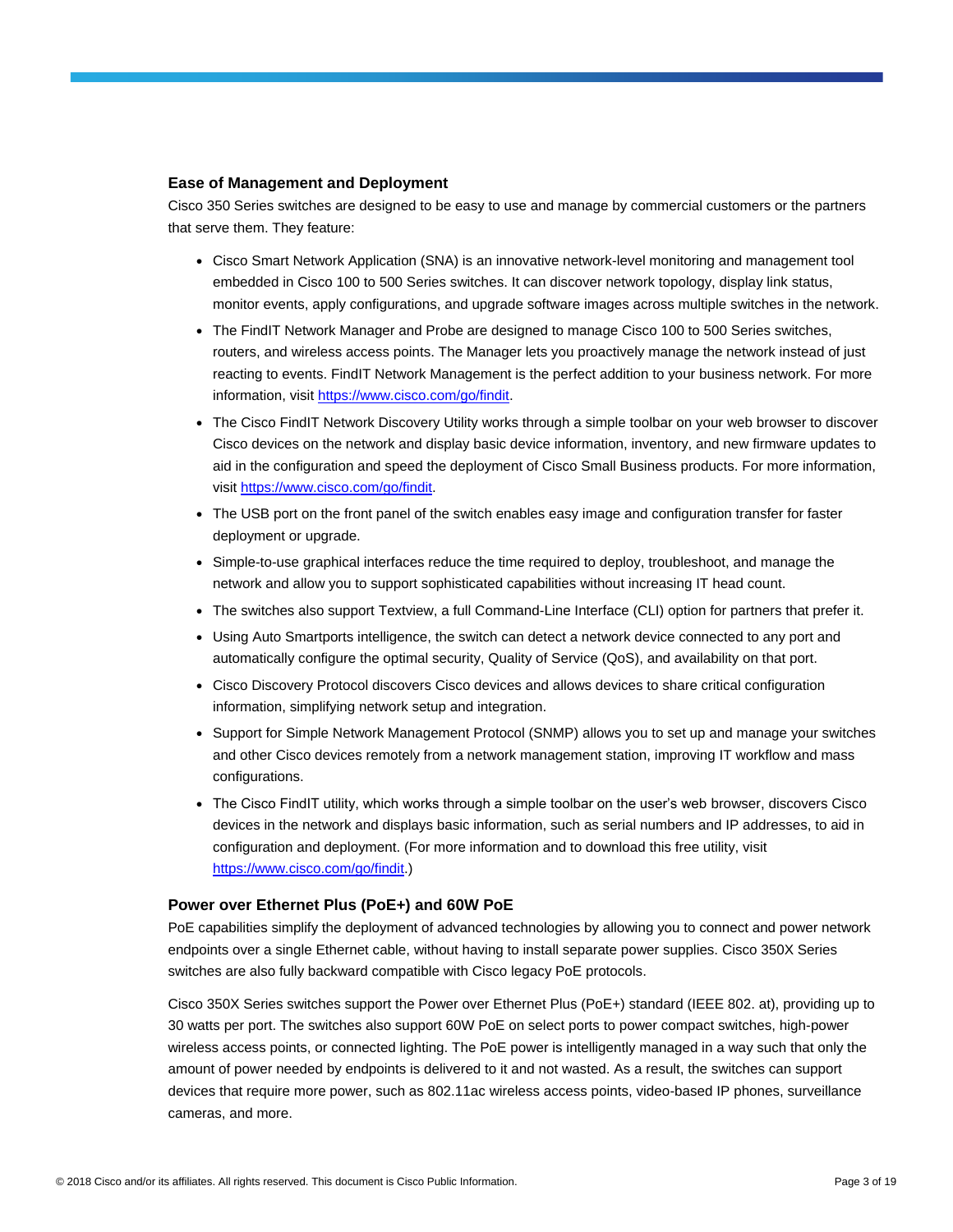#### **Multigigabit Performance**

Network needs are changing quickly. Thanks to evolving wireless standards and the rising number of wireless devices, keeping up with data rates and growing traffic can be a challenge. Your traditional Ethernet infrastructure can support speeds up to 1 Gigabit per second (Gbps), but competing today requires much more capacity. One option is completely replacing your older cabling infrastructure and upgrading your hardware. But wouldn't it be better to increase network speed and traffic capacity in a way that's quick, inexpensive, and efficient?

Cisco's new Multigigabit Ethernet switches offer just that: an easy-to-deploy, budget-friendly solution that allows you to increase network speed and bandwidth using your existing cables. By partnering with other industry leaders to form the NBASE-T Alliance, Cisco uses NBASE-T technology to help you get more out of your existing infrastructure. Save time and money by avoiding upgrades and extending the life of your installed cable plants. And discover the benefits of meeting consumer demand for increased bandwidth and speeds without a large initial investment.

Multigigabit Ethernet technology uses capabilities in your existing cabling infrastructure to meet bandwidth requirements and provide up to five times the performance. The technology enables intermediate data rates of 2.5 and 5 Gbps to ease the jump between traditional rates of 1 Gbps and 10 Gbps. These intermediate rates run on most installed cables and preserve older UTP wiring, which is good for 802.11ac wireless LAN applications.

The technology also supports Power over Ethernet (PoE) forms, including PoE+ and 60W PoE. Cisco Multigigabit Ethernet switches help you avoid having to run multiple cables between switches and access points and let your networks welcome next-generation traffic speeds and data rates.

#### **High Reliability and Resiliency**

In a growing business where availability 24 hours a day, 7 days a week is critical, you need to assure that employees can always access the data and resources they need. In these environments, stackable switches can play an important role in eliminating downtime and improving network resiliency. For example, if a switch within a Cisco 350X Series stack fails, another switch immediately takes over, keeping your network up and running. You can also replace individual devices in the stack without taking your network offline or affecting employee productivity.

The Cisco 350X Series also supports dual images, allowing you to perform software upgrades without having to take the network offline or worry about the network going down during the upgrade.

#### **Simplified IT Operation**

Cisco 350X Series switches help optimize your IT operations with built-in features that simplify and streamline dayto-day network operation:

- True stacking allows you to troubleshoot, configure, and manage multiple physical switches as a single entity.
- Cisco switches use common chipsets/software across all switching portfolios, so all Cisco switches within a category support the same feature set, making it easier to manage and support all switches across the network.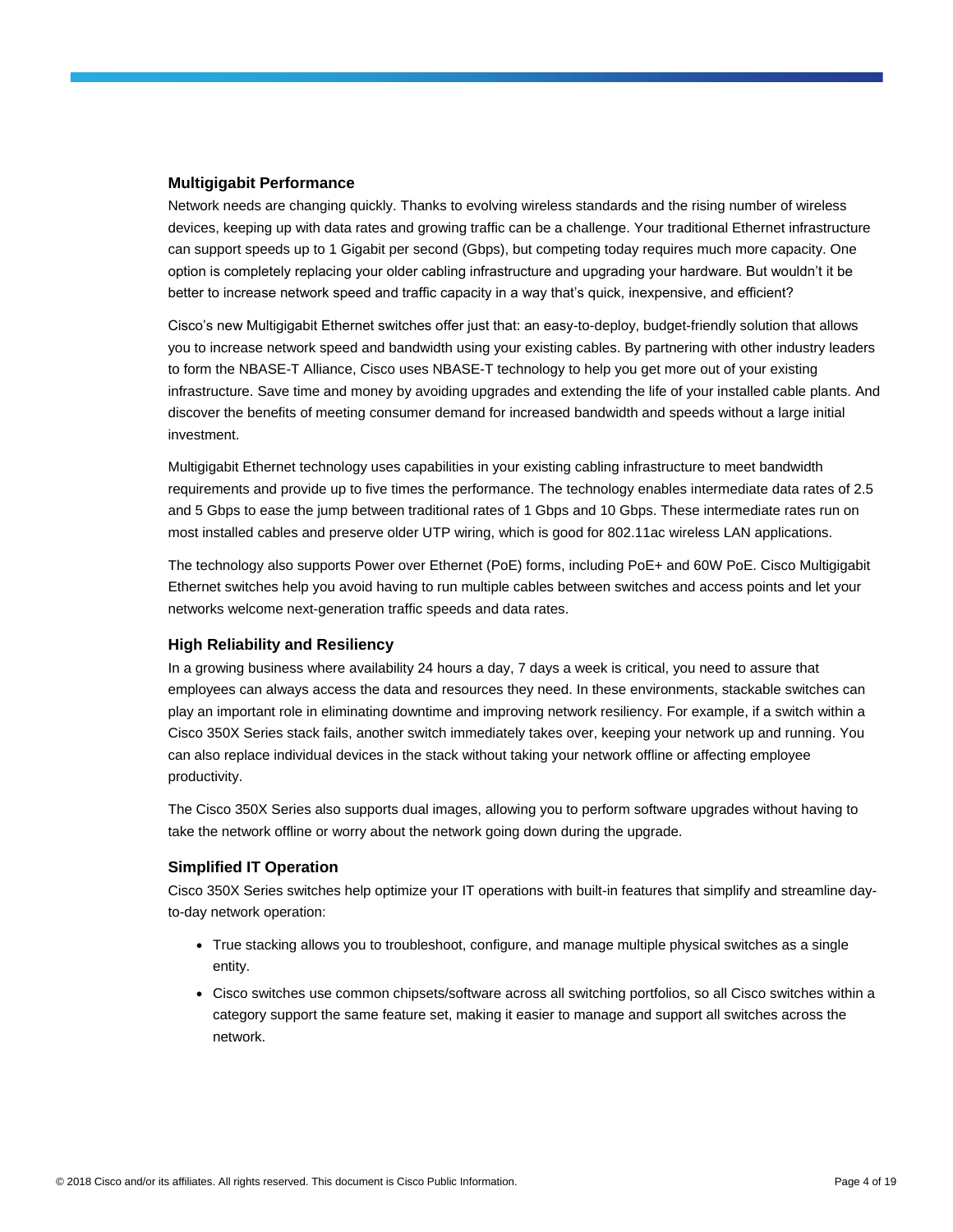#### **True Stacking**

Some switches claim to support stacking but in practice support only "clustering," meaning that each switch must still be managed and configured individually. Cisco 350X Series switches provide true stacking capability, allowing you to configure, manage, and troubleshoot all switches in a stack as a single unit, with a single IP address, for up to 4 units and a maximum of 208 Ethernet ports.

A true stack delivers a unified data and control plane, in addition to management plane, providing flexibility, scalability, and ease of use because the stack of units operate as a single entity constituting all the ports of the stack members. This capability can radically reduce complexity in a growing network environment while improving the resiliency and availability of network applications. True stacking also provides other cost savings and administrative benefits through features such as cross-stack QoS, VLANs, LAGs, and port mirroring, which clustered switches can't support.

#### **Strong Security**

Cisco 350X Series switches provide the advanced security features you need to protect your business data and keep unauthorized users off the network:

- Embedded Secure Sockets Layer (SSL) encryption protects management data traveling to and from the switch.
- Extensive Access Control Lists (ACLs) restrict sensitive portions of the network to keep out unauthorized users and guard against network attacks.
- Guest VLANs let you provide Internet connectivity to nonemployee users while isolating critical business services from guest traffic.
- Support for advanced network security applications such as IEEE 802.1X port security tightly limits access to specific segments of your network. Web-based authentication provides a consistent interface to authenticate all types of host devices and operating systems, without the complexity of deploying IEEE 802.1X clients on each endpoint.
- Advanced defense mechanisms, including dynamic Address Resolution Protocol (ARP) inspection, IP Source Guard, and Dynamic Host Configuration Protocol (DHCP) snooping, detect and block deliberate network attacks. Combinations of these protocols are also referred to as IP-MAC port binding (IPMB).
- IPv6 First Hop Security extends the advanced threat protection to IPv6. This comprehensive security suite includes ND inspection, RA guard, DHCPv6 guard, and neighbor binding integrity check, providing unparalleled protection against a vast range of address spoofing and man-in-the-middle attacks on IPv6 networks.
- Time-based ACLs and port operation restrict access to the network during pre-designated times such as business hours.
- Uniform MAC address-based security can be applied automatically to mobile users as they roam between wireless access points.
- Secure Core Technology (SCT) helps ensure that the switch is able to process management traffic in the face of a Denial-of-Service (DoS) attack.
- Private VLAN Edge (PVE) provides Layer 2 isolation between devices on the same VLAN.
- Storm control can be applied to broadcast, multicast, and unknown unicast traffic.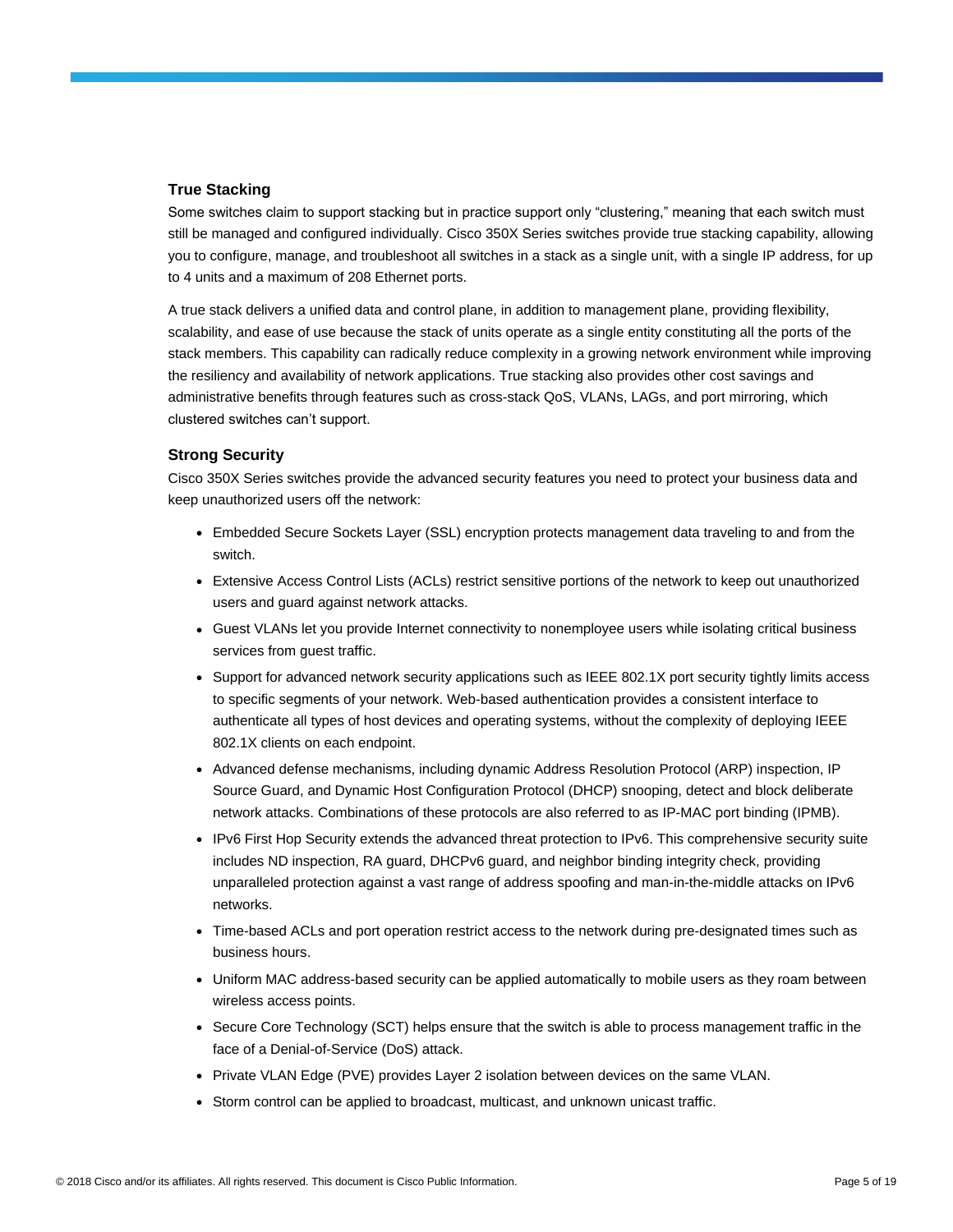- Protection of management sessions occurs using RADIUS, TACACS+, and local database authentication as well as secure management sessions over SSL, SSH, and SNMPv3.
- DoS attack prevention maximizes network uptime in the presence of an attack.

#### **Networkwide Automatic Voice Deployment**

Using a combination of Cisco Discovery Protocol, LLDP-MED, Auto Smartports, and Voice Services Discovery Protocol (or VSDP, a unique Cisco protocol), customers can deploy an end-to-end voice network dynamically. The switches in the network automatically converge around a single voice VLAN and QoS parameters and then propagate them out to the phones on the ports, where they are discovered. For example, automated voice VLAN capabilities let you plug any IP phone (including third-party phones) into your IP telephony network and receive an immediate dial tone. The switch automatically configures the device with the right VLAN and QoS parameters to prioritize voice traffic.

#### **IPv6 Support**

As the IP address scheme evolves to accommodate a growing number of network devices, the Cisco 350X Series can support the transition to the next generation of networking and operating systems such as Windows 7, Vista, and Linux. These switches continue to support previous-generation IPv4, allowing you to evolve to the new IPv6 standard at your own pace, and helping ensure that your current network will continue to support your business applications in the future. Cisco 350X Series switches have successfully completed rigorous IPv6 testing and have received the USGv6 and IPv6 Gold certification.

#### **Advanced Layer 3 Traffic Management**

The Cisco 350X Series enables a more advanced set of traffic management capabilities to help growing businesses organize their networks more effectively and efficiently. The switches provide static LAN Layer 3 routing, allowing you to segment your network into workgroups and communicate across VLANs without degrading application performance. With these capabilities, you can boost the efficiency of your network by offloading internal traffic-handling tasks from your router and allowing it to manage primarily external traffic and security. You can minimize the need to manually configure routing devices and simplify the ongoing operation of the network.

#### **Power Efficiency**

The Cisco 350X Series integrates a variety of power-saving features across all models, providing the industry's most extensive energy-efficient switching portfolio. These switches are designed to conserve energy by optimizing power use, which helps protects the environment and reduce your energy costs. They provide an eco-friendly network solution without compromising performance. Cisco 350X Series switches feature:

- Support for the Energy Efficient Ethernet (IEEE 802.3az) standard, which reduces energy consumption by monitoring the amount of traffic on an active link and putting the link into a sleep state during quiet periods
- The latest Application-Specific Integrated Circuits (ASICs), which use low-power 65/40-nanometer technology and low-power, high-performance ARM CPUs
- Automatic power shutoff on ports when a link is down
- LEDs that can be turned off to save power
- Embedded intelligence to adjust signal strength based on the length of the connecting cable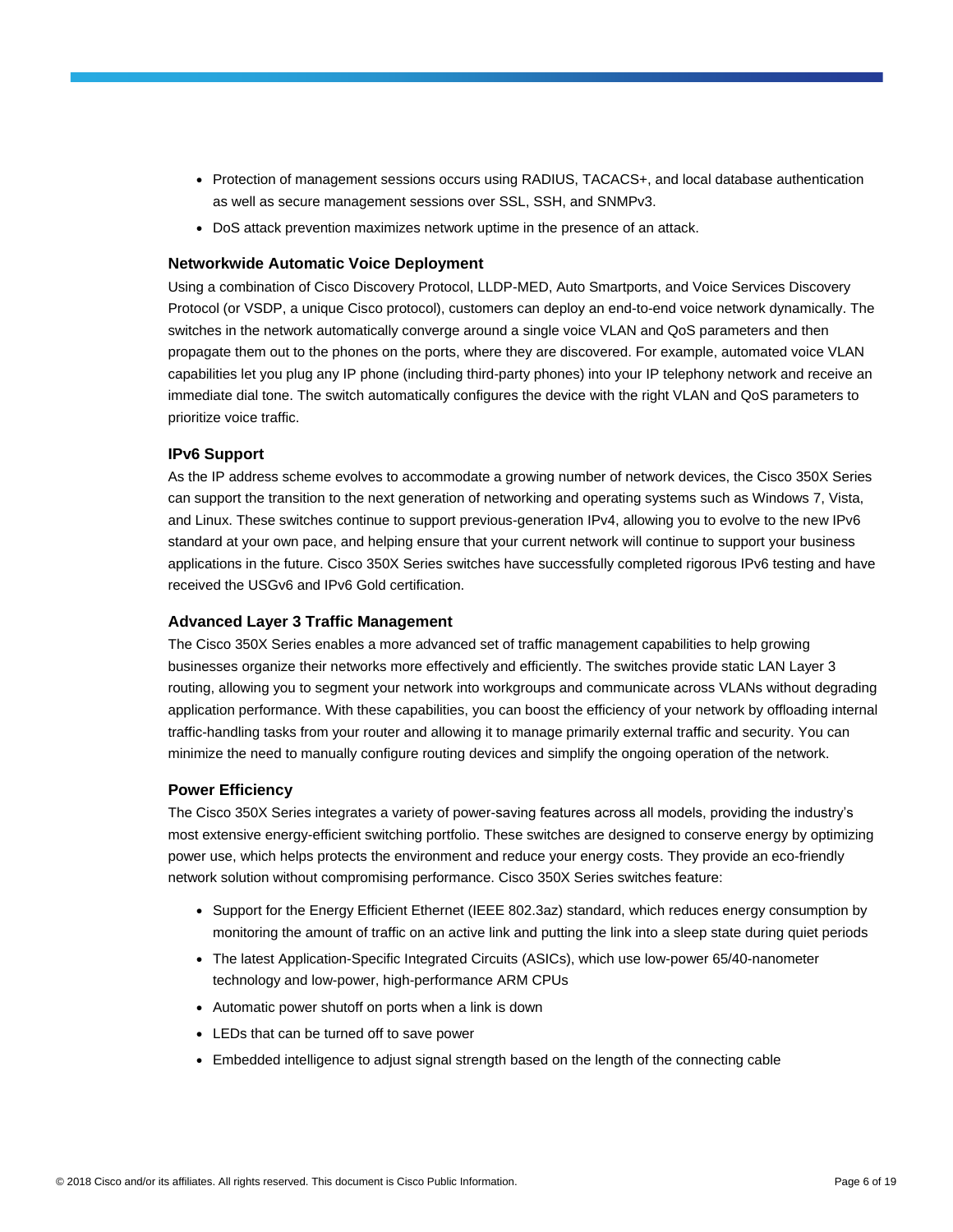#### **Peace of Mind and Investment Protection**

Cisco 350X Series switches offer the reliable performance and peace of mind you expect from a Cisco switch. When you invest in the Cisco 350 Series, you gain the benefit of:

- Limited lifetime warranty with Next-Business-Day (NBD) advance replacement (where available; otherwise same day ship)
- A solution that has been rigorously tested to help ensure optimal network uptime to keep employees connected to primary resources and productive
- A solution designed and tested to easily and fully integrate with other Cisco voice, unified communications, security, and networking products, as part of a comprehensive technology platform for your business

#### **Cisco Limited Lifetime Hardware Warranty**

Cisco 350X Series switches offer a limited lifetime hardware warranty with NBD advance replacement (where available; otherwise same day ship) and a limited lifetime warranty for fans and power supplies.

In addition, Cisco offers software application updates for bug fixes for the warranty term and telephone technical support at no charge for the first 12 months following the date of purchase. To download software updates, go to [https://software.cisco.com/download/navigator.html.](https://software.cisco.com/download/navigator.html)

Product warranty terms and other information applicable to Cisco products are available at [https://www.cisco.com/go/warranty.](https://www.cisco.com/go/warranty)

#### **World-Class Service and Support**

Your time is valuable, especially when you have a problem affecting your business. Cisco 350X Series switches are backed by the Cisco SMARTnet® Total Care, which provides affordable peace-of-mind coverage. This subscription-based service helps you protect your investment and derive maximum value from Cisco SMB products. Delivered by Cisco and backed by your trusted partner, this comprehensive service includes software updates and access to the Cisco Support Center, and it extends technical service to three years.

Cisco SMB products are supported by professionals in the Cisco Support Center, a dedicated resource for small business customers and networks, with locations worldwide that are specifically trained to understand your needs. You also have access to extensive technical and product information through the Cisco Support Community, an online forum that enables you to collaborate with your peers and reach Cisco technical experts for support information.

#### Product Specifications

Table 1 describes product specifications.

| Table 1.<br>Specifications |
|----------------------------|
|----------------------------|

| Feature                                                                                     | <b>Description</b>  |                                    |                                  |
|---------------------------------------------------------------------------------------------|---------------------|------------------------------------|----------------------------------|
| Performance                                                                                 |                     |                                    |                                  |
| Switching capacity and<br>forwarding rate<br>All switches are wire speed and<br>nonblocking | <b>Product Name</b> | Capacity in Mpps (64-Byte Packets) | <b>Switching Capacity (Gbps)</b> |
|                                                                                             | SG350X-8PMD         | 29.76                              | 80                               |
|                                                                                             | SG350X-24           | 95.23                              | 128                              |
|                                                                                             | SG350X-24P          | 95.23                              | 128                              |
|                                                                                             | SG350X-24MP         | 95.23                              | 128                              |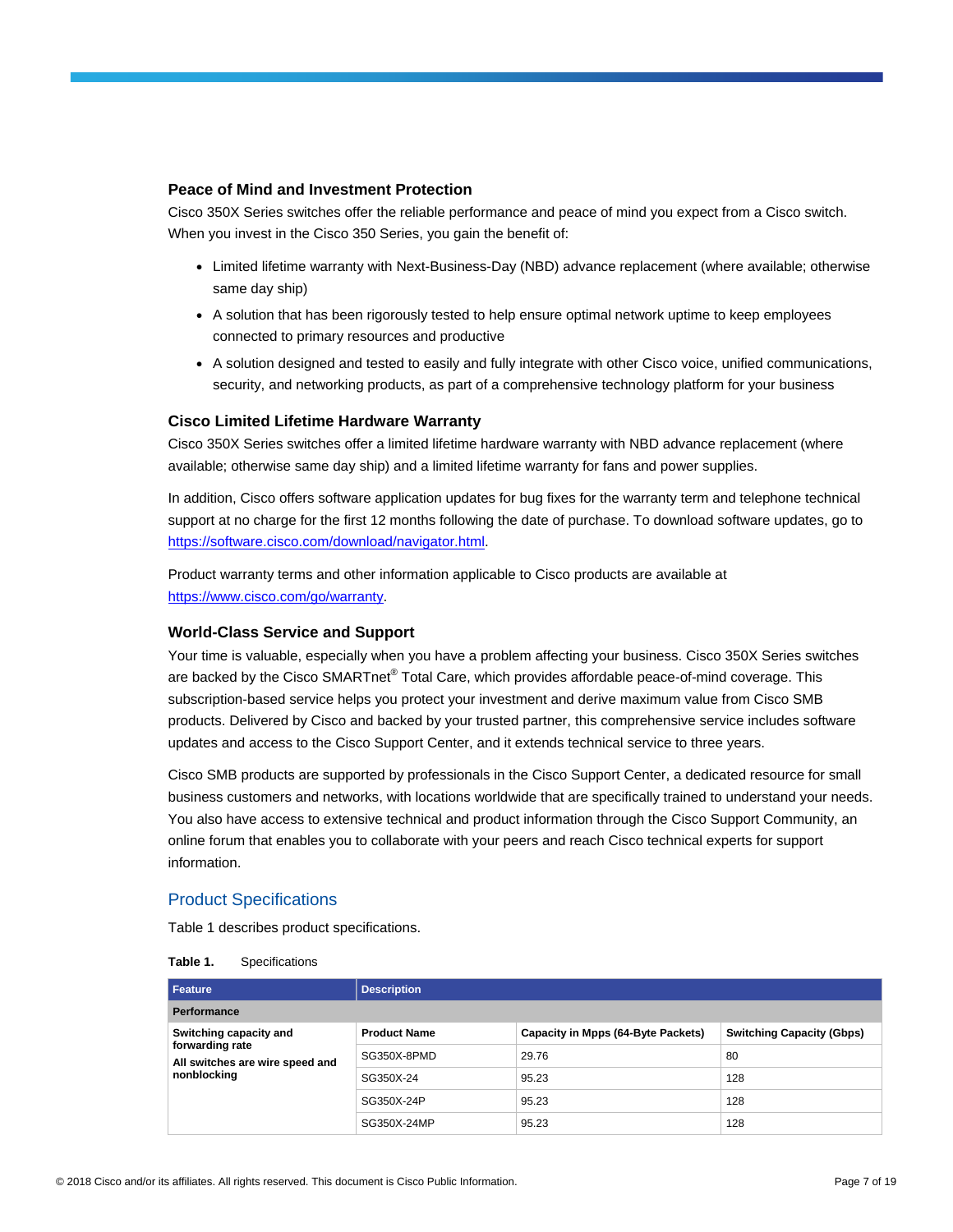| <b>Feature</b>                                 | <b>Description</b>                                                                                                                                                                                                              |                                                                                                                                                                                               |     |
|------------------------------------------------|---------------------------------------------------------------------------------------------------------------------------------------------------------------------------------------------------------------------------------|-----------------------------------------------------------------------------------------------------------------------------------------------------------------------------------------------|-----|
|                                                | SG350X-24PD                                                                                                                                                                                                                     | 104.16                                                                                                                                                                                        | 140 |
|                                                | SG350X-48                                                                                                                                                                                                                       | 130.94                                                                                                                                                                                        | 176 |
|                                                | SG350X-48P                                                                                                                                                                                                                      | 130.94                                                                                                                                                                                        | 176 |
|                                                | SG350X-48MP                                                                                                                                                                                                                     | 130.94                                                                                                                                                                                        | 176 |
|                                                | SG350XG-2F10                                                                                                                                                                                                                    | 178.56                                                                                                                                                                                        | 240 |
|                                                | SG350XG-24F                                                                                                                                                                                                                     | 357.12                                                                                                                                                                                        | 480 |
|                                                | SG350XG-24T                                                                                                                                                                                                                     | 357.12                                                                                                                                                                                        | 480 |
|                                                | SG350XG-48T                                                                                                                                                                                                                     | 714.24                                                                                                                                                                                        | 960 |
| Layer 2 switching                              |                                                                                                                                                                                                                                 |                                                                                                                                                                                               |     |
| <b>Spanning Tree Protocol</b>                  | Standard 802.1d spanning tree support                                                                                                                                                                                           |                                                                                                                                                                                               |     |
|                                                |                                                                                                                                                                                                                                 | Fast convergence using 802.1w (Rapid Spanning Tree Protocol [RSTP]), enabled by default                                                                                                       |     |
| Port grouping/link aggregation                 |                                                                                                                                                                                                                                 | Multiple spanning tree instances using 802.1s (MSTP); 16 instances are supported<br>Support for IEEE 802.3ad Link Aggregation Control Protocol (LACP)                                         |     |
|                                                | • Up to 8 groups                                                                                                                                                                                                                |                                                                                                                                                                                               |     |
|                                                |                                                                                                                                                                                                                                 | • Up to 8 ports per group with 16 candidate ports for each (dynamic) 802.3ad LAG                                                                                                              |     |
| <b>VLAN</b>                                    | based VLAN                                                                                                                                                                                                                      | Support for up to 4094 active VLANs simultaneously; port-based and 802.1Q tag-based VLANs; MAC-                                                                                               |     |
|                                                | Management VLAN                                                                                                                                                                                                                 |                                                                                                                                                                                               |     |
|                                                | Private VLAN with promiscuous, isolated, and community port                                                                                                                                                                     |                                                                                                                                                                                               |     |
|                                                | Guest VLAN, unauthenticated VLAN, protocol-based VLAN, IP subnet-based VLAN, CPE VLAN                                                                                                                                           |                                                                                                                                                                                               |     |
| <b>Voice VLAN</b>                              | Dynamic VLAN assignment using RADIUS server along with 802.1x client authentication                                                                                                                                             |                                                                                                                                                                                               |     |
|                                                | Voice traffic is automatically assigned to a voice-specific VLAN and treated with appropriate levels of QoS.<br>Autovoice capabilities deliver networkwide zero-touch deployment of voice endpoints and call control<br>devices |                                                                                                                                                                                               |     |
| <b>Multicast TV VLAN</b>                       |                                                                                                                                                                                                                                 | Multicast TV VLAN allows the single multicast VLAN to be shared in the network while subscribers remain<br>in separate VLANs. This feature is also known as Multicast VLAN Registration (MVR) |     |
| Q-in-Q                                         |                                                                                                                                                                                                                                 | VLANs transparently cross over a service provider network while isolating traffic among customers                                                                                             |     |
| <b>GVRP/GARP</b>                               |                                                                                                                                                                                                                                 | Generic VLAN Registration Protocol (GVRP) and Generic Attribute Registration Protocol (GARP) enable<br>automatic propagation and configuration of VLANs in a bridged domain                   |     |
| <b>Unidirectional Link Detection</b><br>(UDLD) | UDLD monitors physical connection to detect unidirectional links caused by incorrect wiring or port faults to<br>prevent forwarding loops and blackholing of traffic in switched networks                                       |                                                                                                                                                                                               |     |
| <b>DHCP relay at Layer 2</b>                   | Relay of DHCP traffic to DHCP server in a different VLAN. Works with DHCP option 82                                                                                                                                             |                                                                                                                                                                                               |     |
| IGMP (versions 1, 2, and 3)<br>snooping        | Internet Group Management Protocol (IGMP) limits bandwidth-intensive multicast traffic to only the<br>requesters; supports 4K multicast groups (source-specific multicasting is also supported)                                 |                                                                                                                                                                                               |     |
| <b>IGMP</b> querier                            | IGMP querier is used to support a Layer 2 multicast domain of snooping switches in the absence of a<br>multicast router                                                                                                         |                                                                                                                                                                                               |     |
| <b>Loopback Detection</b>                      | Loopback detection provides protection against loops by transmitting loop protocol packets out of ports on<br>which loop protection has been enabled. It operates independently of STP                                          |                                                                                                                                                                                               |     |
| <b>HOL blocking</b>                            | Head-Of-Line (HOL) blocking                                                                                                                                                                                                     |                                                                                                                                                                                               |     |
| Layer 3                                        |                                                                                                                                                                                                                                 |                                                                                                                                                                                               |     |
| <b>IPv4</b> routing                            | Wirespeed routing of IPv4 packets<br>Up to 8K static routes and up to 256 IP interfaces                                                                                                                                         |                                                                                                                                                                                               |     |
| IPv6 routing                                   | Wirespeed routing of IPv6 packets                                                                                                                                                                                               |                                                                                                                                                                                               |     |
| Layer 3 interface                              | Configuration of Layer 3 interface on physical port, LAG, VLAN interface, or loopback interface                                                                                                                                 |                                                                                                                                                                                               |     |
| <b>CIDR</b>                                    | Support for classless interdomain routing                                                                                                                                                                                       |                                                                                                                                                                                               |     |
| <b>DHCP</b> server                             | Switch functions as an IPv4 DHCP server serving IP addresses for multiple DHCP pools/scopes<br>Support for DHCP options                                                                                                         |                                                                                                                                                                                               |     |
| <b>DHCP relay at Layer 3</b>                   | Relay of DHCP traffic across IP domains                                                                                                                                                                                         |                                                                                                                                                                                               |     |
| User Datagram Protocol (UDP)<br>relay          | Relay of broadcast information across Layer 3 domains for application discovery or relaying of<br>BOOTP/DHCP packets                                                                                                            |                                                                                                                                                                                               |     |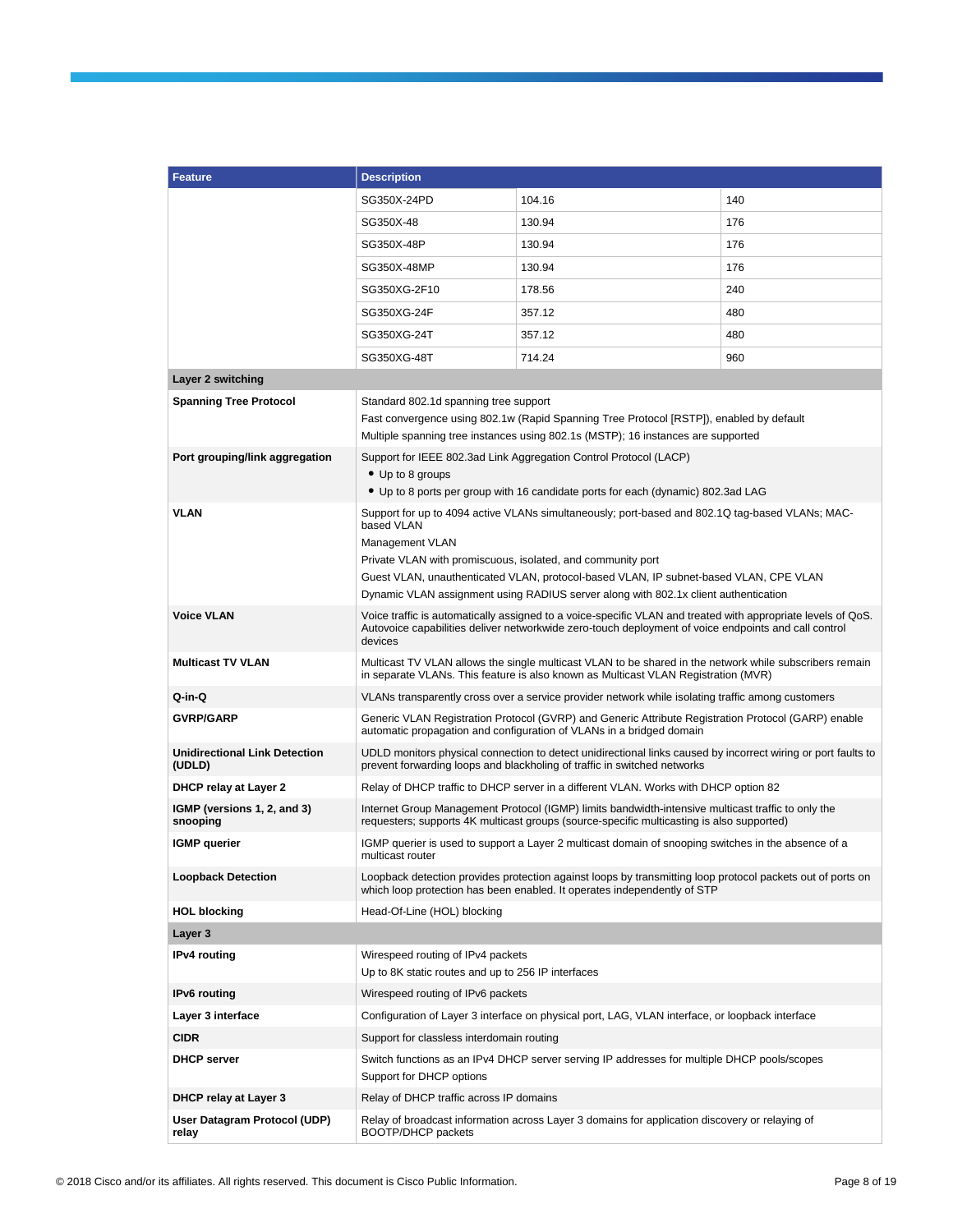| <b>Feature</b>                                     | <b>Description</b>                                                                                                                                                                                                                                                                                                                                                                                                                                         |  |
|----------------------------------------------------|------------------------------------------------------------------------------------------------------------------------------------------------------------------------------------------------------------------------------------------------------------------------------------------------------------------------------------------------------------------------------------------------------------------------------------------------------------|--|
| <b>Stacking</b>                                    |                                                                                                                                                                                                                                                                                                                                                                                                                                                            |  |
| <b>Hardware stack</b>                              | Up to 4 units in a stack. Up to 208 ports managed as a single system with hardware failover                                                                                                                                                                                                                                                                                                                                                                |  |
| <b>High availability</b>                           | Fast stack failover delivers minimal traffic loss. Support link aggregation across multiple units in a stack                                                                                                                                                                                                                                                                                                                                               |  |
| Plug-and-play stacking<br>configuration/management | Master/backup for resilient stack control<br>Autonumbering<br>Hot swap of units in stack<br>Ring and chain stacking options, autostacking port speed, flexible stacking port options                                                                                                                                                                                                                                                                       |  |
| <b>High-speed stack interconnects</b>              | Cost-effective high-speed 10G fiber and copper interfaces. Support LAG as stacking interconnects for even<br>higher bandwidth                                                                                                                                                                                                                                                                                                                              |  |
| <b>Security</b>                                    |                                                                                                                                                                                                                                                                                                                                                                                                                                                            |  |
| SSH                                                | SSH is a secure replacement for Telnet traffic. SCP also uses SSH. SSH versions 1 and 2 are supported                                                                                                                                                                                                                                                                                                                                                      |  |
| <b>SSL</b>                                         | Secure Sockets Layer (SSL) encrypts all HTTPS traffic, allowing secure access to the browser-based<br>management GUI in the switch                                                                                                                                                                                                                                                                                                                         |  |
| IEEE 802.1X (authenticator role)                   | RADIUS authentication and accounting, MD5 hash, guest VLAN, unauthenticated VLAN, single/multiple<br>host mode, and single/multiple sessions<br>Supports time-based 802.1X dynamic VLAN assignment                                                                                                                                                                                                                                                         |  |
| <b>Web-based authentication</b>                    | Web-based authentication provides network admission control through web browser to any host devices<br>and operating systems                                                                                                                                                                                                                                                                                                                               |  |
| <b>STP BPDU Guard</b>                              | A security mechanism to protect the networks from invalid configurations. A port enabled for Bridge<br>Protocol Data Unit (BPDU) Guard is shut down if a BPDU message is received on that port. This avoids<br>accidental topology loops                                                                                                                                                                                                                   |  |
| <b>STP Root Guard</b>                              | This prevents edge devices not in the network administrator's control from becoming Spanning Tree<br>Protocol root nodes                                                                                                                                                                                                                                                                                                                                   |  |
| <b>DHCP snooping</b>                               | Filters out DHCP messages with unregistered IP addresses and/or from unexpected or untrusted<br>interfaces. This prevents rogue devices from behaving as a DHCP server                                                                                                                                                                                                                                                                                     |  |
| IP Source Guard (IPSG)                             | When IP Source Guard is enabled at a port, the switch filters out IP packets received from the port if the<br>source IP addresses of the packets have not been statically configured or dynamically learned from DHCP<br>snooping. This prevents IP address spoofing                                                                                                                                                                                       |  |
| <b>Dynamic ARP Inspection (DAI)</b>                | The switch discards ARP packets from a port if there are no static or dynamic IP/MAC bindings or if there<br>is a discrepancy between the source or destination address in the ARP packet. This prevents man-in-the-<br>middle attacks                                                                                                                                                                                                                     |  |
| IP/MAC/port binding (IPMB)                         | The preceding features (DHCP snooping, IP Source Guard, and Dynamic ARP inspection) work together to<br>prevent DoS attacks in the network, thereby increasing network availability                                                                                                                                                                                                                                                                        |  |
| Secure Core Technology (SCT)                       | Makes sure that the switch will receive and process management and protocol traffic no matter how much<br>traffic is received                                                                                                                                                                                                                                                                                                                              |  |
| <b>Secure Sensitive Data (SSD)</b>                 | A mechanism to manage sensitive data (such as passwords, keys, and so on) securely on the switch,<br>populating this data to other devices, and secure autoconfig. Access to view the sensitive data as plaintext<br>or encrypted is provided according to the user-configured access level and the access method of the user                                                                                                                              |  |
| <b>Private VLAN</b>                                | Private VLAN provides security and isolation between switch ports, which helps ensure that users cannot<br>snoop on other users' traffic; supports multiple uplinks                                                                                                                                                                                                                                                                                        |  |
| Port security                                      | Ability to lock source MAC addresses to ports and limit the number of learned MAC addresses                                                                                                                                                                                                                                                                                                                                                                |  |
| RADIUS/TACACS+                                     | Supports RADIUS and TACACS authentication. Switch functions as a client                                                                                                                                                                                                                                                                                                                                                                                    |  |
| <b>RADIUS accounting</b>                           | The RADIUS accounting functions allow data to be sent at the start and end of services, indicating the<br>amount of resources (such as time, packets, bytes, and so on) used during the session                                                                                                                                                                                                                                                            |  |
| Storm control                                      | Broadcast, multicast, and unknown unicast                                                                                                                                                                                                                                                                                                                                                                                                                  |  |
| DoS prevention                                     | Denial-of-Service (DoS) attack prevention                                                                                                                                                                                                                                                                                                                                                                                                                  |  |
| Multiple user privilege levels in<br>CLI           | Level 1, 7, and 15 privilege levels                                                                                                                                                                                                                                                                                                                                                                                                                        |  |
| <b>ACLs</b>                                        | Support for up to 2K entries<br>Drop or rate limit based on source and destination MAC, VLAN ID or IP address, protocol, port, DSCP/IP<br>precedence, TCP/User Datagram Protocol (UDP) source and destination ports, 802.1p priority, Ethernet<br>type, Internet Control Message Protocol (ICMP) packets, Internet Group Management Protocol (IGMP)<br>packets, TCP flag; ACL can be applied on both ingress and egress sides<br>Time-based ACLs supported |  |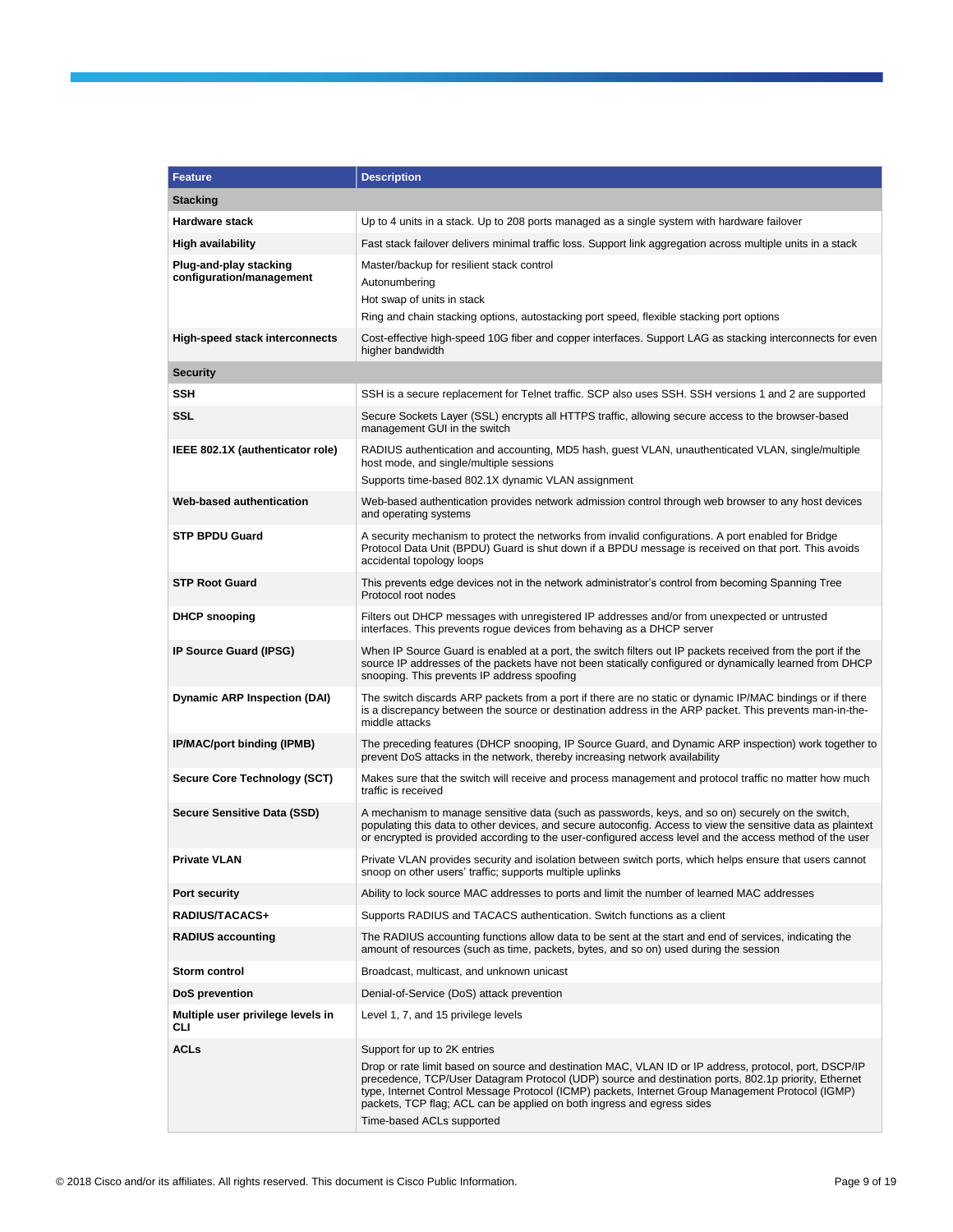| <b>Feature</b>                                             | <b>Description</b>                                                                                                                                                                                                                                                                                                                                                                                                                                                                                                                                                                                                                                                                                                                                                                                                                                                                                                                                                                                                                                                                                                                                                                                                                                                                                                                   |  |  |
|------------------------------------------------------------|--------------------------------------------------------------------------------------------------------------------------------------------------------------------------------------------------------------------------------------------------------------------------------------------------------------------------------------------------------------------------------------------------------------------------------------------------------------------------------------------------------------------------------------------------------------------------------------------------------------------------------------------------------------------------------------------------------------------------------------------------------------------------------------------------------------------------------------------------------------------------------------------------------------------------------------------------------------------------------------------------------------------------------------------------------------------------------------------------------------------------------------------------------------------------------------------------------------------------------------------------------------------------------------------------------------------------------------|--|--|
| <b>Quality of service</b>                                  |                                                                                                                                                                                                                                                                                                                                                                                                                                                                                                                                                                                                                                                                                                                                                                                                                                                                                                                                                                                                                                                                                                                                                                                                                                                                                                                                      |  |  |
| <b>Priority levels</b>                                     | 8 hardware queues                                                                                                                                                                                                                                                                                                                                                                                                                                                                                                                                                                                                                                                                                                                                                                                                                                                                                                                                                                                                                                                                                                                                                                                                                                                                                                                    |  |  |
| Scheduling                                                 | Strict priority and Weighted Round-Robin (WRR)                                                                                                                                                                                                                                                                                                                                                                                                                                                                                                                                                                                                                                                                                                                                                                                                                                                                                                                                                                                                                                                                                                                                                                                                                                                                                       |  |  |
| <b>Class of service</b>                                    | Port based; 802.1p VLAN priority based; IPv4/v6 IP precedence/ToS/DSCP based; DiffServ; classification<br>and remarking ACLs, trusted QoS                                                                                                                                                                                                                                                                                                                                                                                                                                                                                                                                                                                                                                                                                                                                                                                                                                                                                                                                                                                                                                                                                                                                                                                            |  |  |
|                                                            | Queue assignment based on Differentiated Services Code Point (DSCP) and class of service (802.1p/CoS)                                                                                                                                                                                                                                                                                                                                                                                                                                                                                                                                                                                                                                                                                                                                                                                                                                                                                                                                                                                                                                                                                                                                                                                                                                |  |  |
| <b>Rate limiting</b>                                       | Ingress policer; egress shaping and ingress rate control; per VLAN, per port, and flow base; 2R3C policing                                                                                                                                                                                                                                                                                                                                                                                                                                                                                                                                                                                                                                                                                                                                                                                                                                                                                                                                                                                                                                                                                                                                                                                                                           |  |  |
| <b>Congestion avoidance</b>                                | A TCP congestion avoidance algorithm is required to minimize and prevent global TCP loss<br>synchronization                                                                                                                                                                                                                                                                                                                                                                                                                                                                                                                                                                                                                                                                                                                                                                                                                                                                                                                                                                                                                                                                                                                                                                                                                          |  |  |
| <b>Standards</b>                                           |                                                                                                                                                                                                                                                                                                                                                                                                                                                                                                                                                                                                                                                                                                                                                                                                                                                                                                                                                                                                                                                                                                                                                                                                                                                                                                                                      |  |  |
| <b>Standards</b>                                           | IEEE 802.3 10BASE-T Ethernet, IEEE 802.3u 100BASE-TX Fast Ethernet, IEEE 802.3ab 1000BASE-T<br>Gigabit Ethernet, IEEE 802.3ad Link Aggregation Control Protocol, IEEE 802.3z Gigabit Ethernet, IEEE<br>802.3ae 10 Gbit/s Ethernet over fiber for LAN, IEEE 802.3an 10GBase-T 10 Gbit/s Ethernet over copper<br>twisted pair cable, IEEE 802.3x Flow Control, IEEE 802.1D (STP, GARP, and GVRP), IEEE 802.1Q/p<br>VLAN, IEEE 802.1w Rapid STP, IEEE 802.1s Multiple STP, IEEE 802.1X Port Access Authentication,<br>IEEE 802.3af, IEEE 802.3at, IEEE 802.1AB Link Layer Discovery Protocol, IEEE 802.3az Energy Efficient<br>Ethernet, RFC 768, RFC 783, RFC 791, RFC 792, RFC 793, RFC 813, RFC 826, RFC 879, RFC 896,<br>RFC 854, RFC 855, RFC 856, RFC 858, RFC 894, RFC 919, RFC 920, RFC 922, RFC 950, RFC 951,<br>RFC 1042, RFC 1071, RFC 1123, RFC 1141, RFC 1155, RFC 1157, RFC 1213, RFC 1215, RFC 1286,<br>RFC 1350, RFC 1442, RFC 1451, RFC 1493, RFC 1533, RFC 1541, RFC 1542, RFC 1573, RFC 1624,<br>RFC 1643, RFC 1700, RFC 1757, RFC 1867, RFC 1907, RFC 2011, RFC 2012, RFC 2013, RFC 2030,<br>RFC 2131, RFC 2132, RFC 2233, RFC 2576, RFC 2616, RFC 2618, RFC 2665, RFC 2666, RFC 2674,<br>RFC 2737, RFC 2819, RFC 2863, RFC 3164, RFC 3176, RFC 3411, RFC 3412, RFC 3413, RFC 3414,<br>RFC 3415, RFC 3416, RFC 4330 |  |  |
| IP <sub>v6</sub>                                           |                                                                                                                                                                                                                                                                                                                                                                                                                                                                                                                                                                                                                                                                                                                                                                                                                                                                                                                                                                                                                                                                                                                                                                                                                                                                                                                                      |  |  |
| IP <sub>v6</sub>                                           | IPv6 host mode IPv6 over Ethernet dual IPv6/IPv4 stack<br>IPv6 Neighbor and Router Discovery (ND), IPv6 Stateless Address Autoconfiguration, path MTU Discovery<br>Duplicate Address Detection (DAD) ICMPv6<br>IPv6 over IPv4 network with ISATAP tunnel support<br>USGv6 and IPv6 Gold Logo certified                                                                                                                                                                                                                                                                                                                                                                                                                                                                                                                                                                                                                                                                                                                                                                                                                                                                                                                                                                                                                               |  |  |
| <b>IPv6 QoS</b>                                            | Prioritize IPv6 packets in hardware                                                                                                                                                                                                                                                                                                                                                                                                                                                                                                                                                                                                                                                                                                                                                                                                                                                                                                                                                                                                                                                                                                                                                                                                                                                                                                  |  |  |
| <b>IPv6 ACL</b>                                            | Drop or rate limit IPv6 packets in hardware                                                                                                                                                                                                                                                                                                                                                                                                                                                                                                                                                                                                                                                                                                                                                                                                                                                                                                                                                                                                                                                                                                                                                                                                                                                                                          |  |  |
| <b>IPv6 first hop security</b>                             | RA guard<br>ND inspection<br>DHCPv6 quard<br>Neighbor binding table (snooping and static entries)<br>Neighbor binding integrity check                                                                                                                                                                                                                                                                                                                                                                                                                                                                                                                                                                                                                                                                                                                                                                                                                                                                                                                                                                                                                                                                                                                                                                                                |  |  |
| <b>Multicast Listener Discovery</b><br>(MLD v1/2) snooping | Deliver IPv6 multicast packets only to the required receivers                                                                                                                                                                                                                                                                                                                                                                                                                                                                                                                                                                                                                                                                                                                                                                                                                                                                                                                                                                                                                                                                                                                                                                                                                                                                        |  |  |
| IPv6 applications                                          | Web/SSL, Telnet Server/SSH, Ping, Traceroute, SNTP, TFTP, SNMP, RADIUS, Syslog, DNS client, DHCP<br>Client, DHCP Autoconfig, IPv6 DHCP Relay, TACACS                                                                                                                                                                                                                                                                                                                                                                                                                                                                                                                                                                                                                                                                                                                                                                                                                                                                                                                                                                                                                                                                                                                                                                                 |  |  |
| <b>IPv6 RFC supported</b>                                  | RFC 4443 (which obsoletes RFC 2463): ICMPv6<br>RFC 4291 (which obsoletes RFC 3513): IPv6 address architecture<br>RFC 4291: IP Version 6 Addressing Architecture<br>RFC 2460: IPv6 Specification<br>RFC 4861 (which obsoletes RFC 2461): Neighbor Discovery for IPv6<br>RFC 4862 (which obsoletes RFC 2462): IPv6 Stateless Address Autoconfiguration<br>RFC 1981: Path MTU Discovery<br>RFC 4007: IPv6 Scoped Address Architecture<br>RFC 3484: Default address selection mechanism<br>RFC 5214 (which obsoletes RFC 4214): ISATAP tunneling<br>RFC 4293; MIB IPv6: Textual Conventions and General Group<br>RFC 3595; Textual Conventions for IPv6 Flow Label                                                                                                                                                                                                                                                                                                                                                                                                                                                                                                                                                                                                                                                                       |  |  |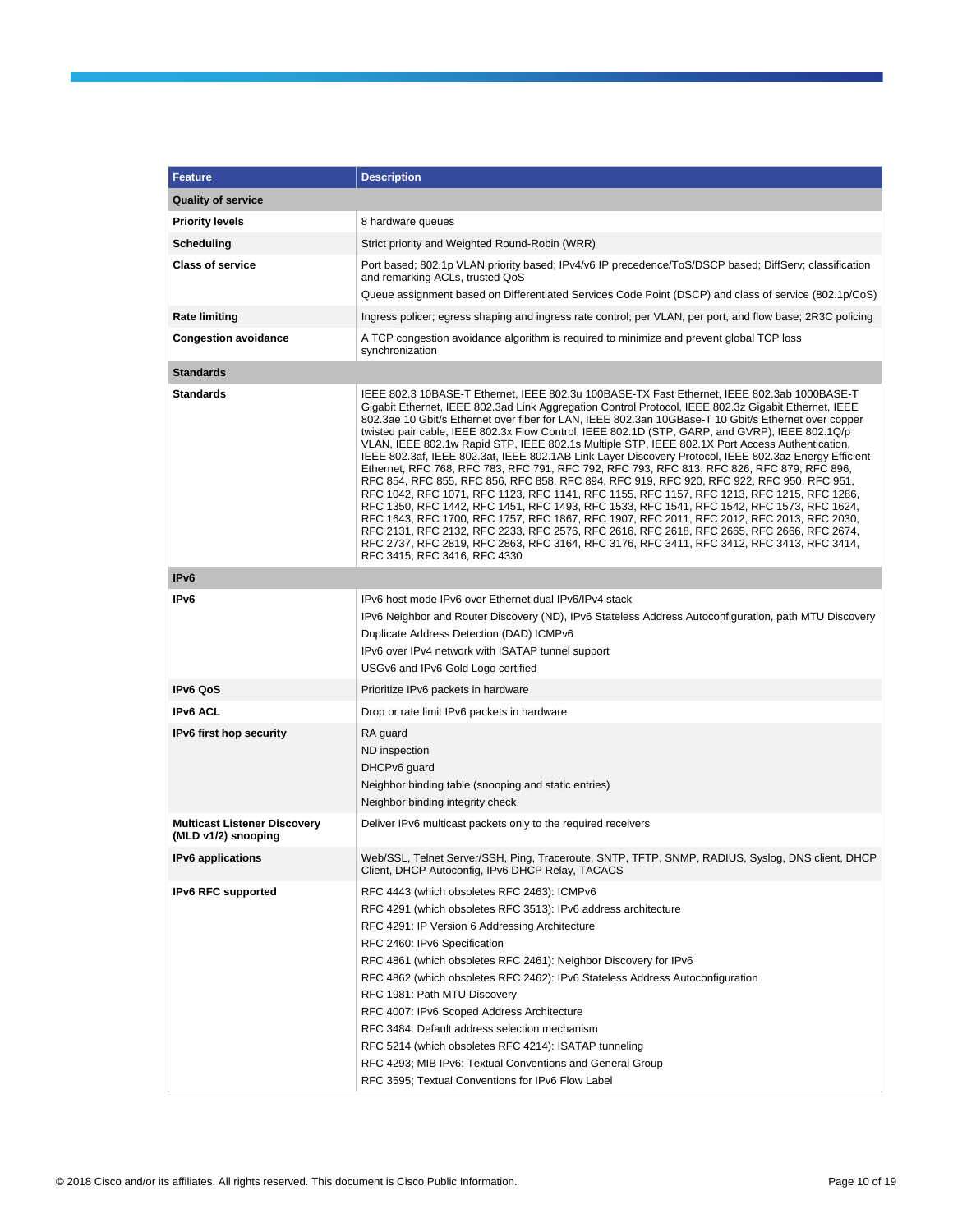| <b>Feature</b>                   | <b>Description</b>                                                                                                                                                                                                                                                                                                 |                                                                                                     |  |
|----------------------------------|--------------------------------------------------------------------------------------------------------------------------------------------------------------------------------------------------------------------------------------------------------------------------------------------------------------------|-----------------------------------------------------------------------------------------------------|--|
| <b>Management</b>                |                                                                                                                                                                                                                                                                                                                    |                                                                                                     |  |
| Web user interface               | Built-in switch configuration utility for easy browser-based device configuration (HTTP/HTTPS)                                                                                                                                                                                                                     |                                                                                                     |  |
|                                  | Supports simple and advanced mode, configuration, wizards, customizable dashboard, system<br>maintenance, monitoring, online help, and universal search                                                                                                                                                            |                                                                                                     |  |
| <b>Smart Network Application</b> | Smart Network Application (SNA) is an innovative network-level monitoring and management tool<br>embedded in Cisco 100 to 500 Series switches. It can discover network topology, display link status,<br>monitor events, apply configurations, and upgrade software images across multiple switches in the network |                                                                                                     |  |
|                                  | 350X, or 550X Series switch model as a part of your network)                                                                                                                                                                                                                                                       | (Note: Management of your network using Smart Network Application requires the use of either a 350, |  |
| <b>SNMP</b>                      | SNMP versions 1, 2c, and 3 with support for traps, and SNMP v3 User-based Security Model (USM)                                                                                                                                                                                                                     |                                                                                                     |  |
| <b>Standard MIBs</b>             | Ildp-MIB                                                                                                                                                                                                                                                                                                           | rfc2668-MIB                                                                                         |  |
|                                  | lldpextdot1-MIB                                                                                                                                                                                                                                                                                                    | $rfc2737-MIB$                                                                                       |  |
|                                  | lldpextdot3-MIB                                                                                                                                                                                                                                                                                                    | $rfc2925-MIB$                                                                                       |  |
|                                  | lldpextmed-MIB                                                                                                                                                                                                                                                                                                     | rfc3621-MIB                                                                                         |  |
|                                  | rfc2674-MIB                                                                                                                                                                                                                                                                                                        | rfc4668-MIB                                                                                         |  |
|                                  | rfc2575-MIB                                                                                                                                                                                                                                                                                                        | rfc4670-MIB                                                                                         |  |
|                                  | rfc2573-MIB                                                                                                                                                                                                                                                                                                        | trunk-MIB                                                                                           |  |
|                                  | rfc2233-MIB                                                                                                                                                                                                                                                                                                        | tunnel-MIB                                                                                          |  |
|                                  | $rfc2013-MIB$                                                                                                                                                                                                                                                                                                      | udp-MIB                                                                                             |  |
|                                  | rfc2012-MIB                                                                                                                                                                                                                                                                                                        | draft-ietf-bridge-8021x-MIB                                                                         |  |
|                                  | rfc2011-MIB                                                                                                                                                                                                                                                                                                        | draft-ietf-bridge-rstpmib-04-MIB                                                                    |  |
|                                  | RFC-1212                                                                                                                                                                                                                                                                                                           | draft-ietf-hubmib-etherif-mib-v3-00-MIB                                                             |  |
|                                  | RFC-1215                                                                                                                                                                                                                                                                                                           | draft-ietf-syslog-device-MIB                                                                        |  |
|                                  | SNMP <sub>v2</sub> -CONF                                                                                                                                                                                                                                                                                           | ianaaddrfamnumbers-MIB                                                                              |  |
|                                  | SNMP <sub>v2</sub> -TC                                                                                                                                                                                                                                                                                             | ianaifty-MIB                                                                                        |  |
|                                  | p-bridge-MIB                                                                                                                                                                                                                                                                                                       | ianaprot-MIB                                                                                        |  |
|                                  | q-bridge-MIB                                                                                                                                                                                                                                                                                                       | inet-address-MIB                                                                                    |  |
|                                  | rfc1389-MIB                                                                                                                                                                                                                                                                                                        | ip-forward-MIB                                                                                      |  |
|                                  | rfc1493-MIB                                                                                                                                                                                                                                                                                                        | ip-MIB                                                                                              |  |
|                                  | rfc1611-MIB                                                                                                                                                                                                                                                                                                        | <b>RFC1155-SMI</b>                                                                                  |  |
|                                  | $rfc1612-MIB$                                                                                                                                                                                                                                                                                                      | RFC1213-MIB                                                                                         |  |
|                                  | rfc1850-MIB                                                                                                                                                                                                                                                                                                        | SNMP <sub>v2</sub> -MIB                                                                             |  |
|                                  | rfc1907-MIB                                                                                                                                                                                                                                                                                                        | SNMP <sub>v2</sub> -SMI                                                                             |  |
|                                  | rfc2571-MIB                                                                                                                                                                                                                                                                                                        | SNMP <sub>v2</sub> -TM                                                                              |  |
|                                  | rfc2572-MIB                                                                                                                                                                                                                                                                                                        | <b>RMON-MIB</b>                                                                                     |  |
|                                  | $rfc2574-MIB$                                                                                                                                                                                                                                                                                                      | $rfc1724-MIB$                                                                                       |  |
|                                  | rfc2576-MIB                                                                                                                                                                                                                                                                                                        | dcb-raj-DCBX-MIB-1108-MIB                                                                           |  |
|                                  | rfc2613-MIB                                                                                                                                                                                                                                                                                                        | rfc1213-MIB                                                                                         |  |
|                                  | rfc2665-MIB                                                                                                                                                                                                                                                                                                        | rfc1757-MIB                                                                                         |  |
| <b>Private MIBs</b>              | CISCOSB-Ildp-MIB                                                                                                                                                                                                                                                                                                   | CISCOSB-iprouter-MIB                                                                                |  |
|                                  | CISCOSB-brgmulticast-MIB                                                                                                                                                                                                                                                                                           | CISCOSB-ipv6-MIB                                                                                    |  |
|                                  | CISCOSB-bridgemibobjects-MIB                                                                                                                                                                                                                                                                                       | CISCOSB-mnginf-MIB                                                                                  |  |
|                                  | CISCOSB-bonjour-MIB                                                                                                                                                                                                                                                                                                | CISCOSB-Icli-MIB                                                                                    |  |
|                                  | CISCOSB-dhcpcl-MIB                                                                                                                                                                                                                                                                                                 | CISCOSB-localization-MIB                                                                            |  |
|                                  | CISCOSB-MIB                                                                                                                                                                                                                                                                                                        | CISCOSB-mcmngr-MIB                                                                                  |  |
|                                  | CISCOSB-wrandomtaildrop-MIB                                                                                                                                                                                                                                                                                        | CISCOSB-localization-MIB                                                                            |  |
|                                  | CISCOSB-traceroute-MIB                                                                                                                                                                                                                                                                                             | CISCOSB-mcmngr-MIB                                                                                  |  |
|                                  | CISCOSB-telnet-MIB                                                                                                                                                                                                                                                                                                 | CISCOSB-mng-MIB                                                                                     |  |
|                                  | CISCOSB-stormctrl-MIB                                                                                                                                                                                                                                                                                              | CISCOSB-physdescription-MIB                                                                         |  |
|                                  | CISCOSBssh-MIB                                                                                                                                                                                                                                                                                                     | CISCOSB-PoE-MIB                                                                                     |  |
|                                  | CISCOSB-socket-MIB                                                                                                                                                                                                                                                                                                 | CISCOSB-protectedport-MIB                                                                           |  |
|                                  | CISCOSB-sntp-MIB                                                                                                                                                                                                                                                                                                   | CISCOSB-rmon-MIB                                                                                    |  |
|                                  | CISCOSB-smon-MIB                                                                                                                                                                                                                                                                                                   | CISCOSB-rs232-MIB                                                                                   |  |
|                                  | CISCOSB-phy-MIB                                                                                                                                                                                                                                                                                                    | CISCOSB-SecuritySuite-MIB                                                                           |  |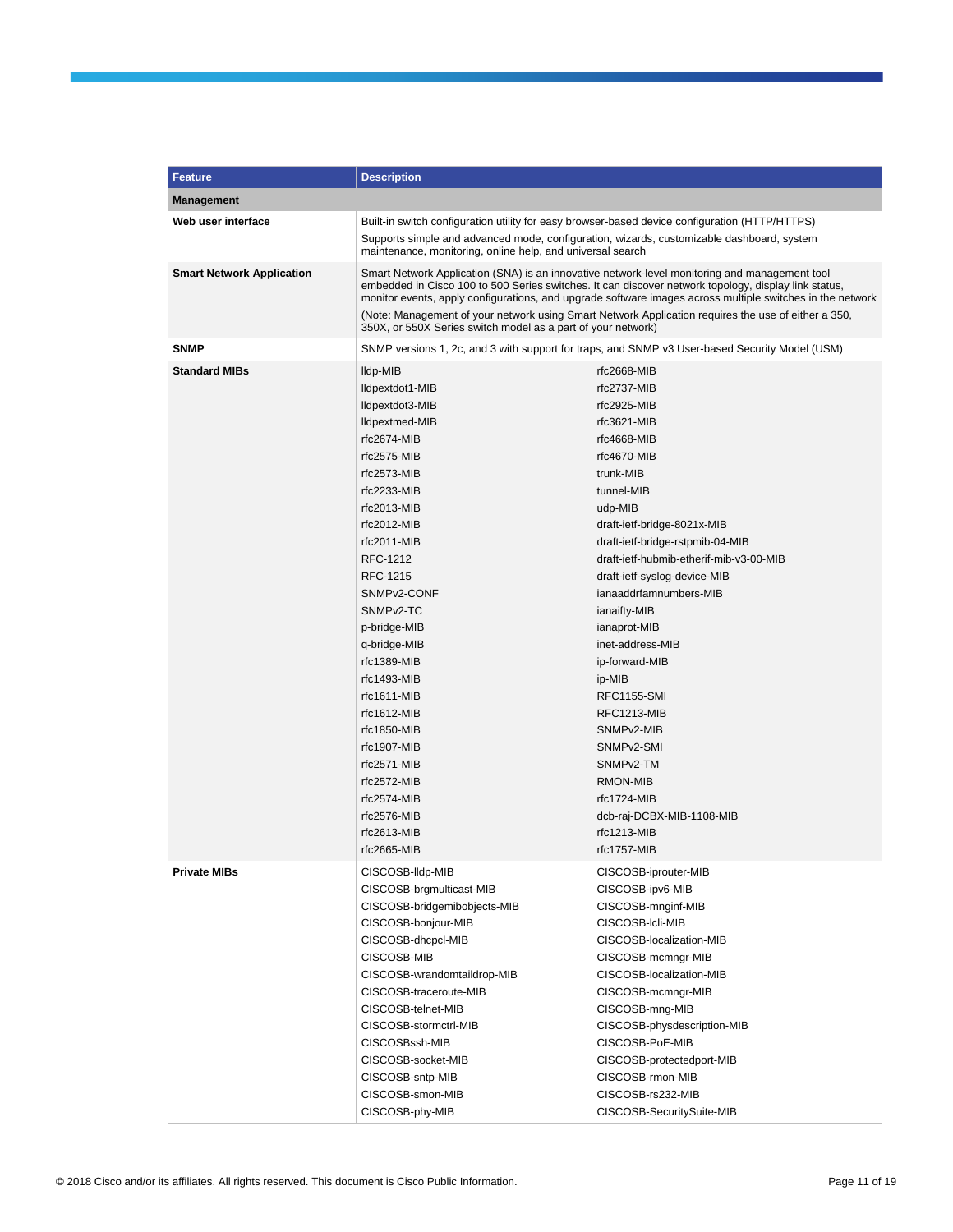| <b>Feature</b>                                 | <b>Description</b>                                                                                                                                                           |                                                                                                               |  |
|------------------------------------------------|------------------------------------------------------------------------------------------------------------------------------------------------------------------------------|---------------------------------------------------------------------------------------------------------------|--|
|                                                | CISCOSB-multisessionterminal-MIB                                                                                                                                             | CISCOSB-snmp-MIB                                                                                              |  |
|                                                | CISCOSB-mri-MIB                                                                                                                                                              | CISCOSB-specialbpdu-MIB                                                                                       |  |
|                                                | CISCOSB-jumboframes-MIB                                                                                                                                                      | CISCOSB-banner-MIB                                                                                            |  |
|                                                | CISCOSB-gvrp-MIB                                                                                                                                                             | CISCOSB-syslog-MIB                                                                                            |  |
|                                                | CISCOSB-endofmib-MIB                                                                                                                                                         | CISCOSB-TcpSession-MIB                                                                                        |  |
|                                                | CISCOSB-dot1x-MIB                                                                                                                                                            | CISCOSB-traps-MIB                                                                                             |  |
|                                                | CISCOSB-deviceparams-MIB                                                                                                                                                     | CISCOSB-trunk-MIB                                                                                             |  |
|                                                | CISCOSB-cli-MIB                                                                                                                                                              | CISCOSB-tuning-MIB                                                                                            |  |
|                                                | CISCOSB-cdb-MIB                                                                                                                                                              | CISCOSB-tunnel-MIB                                                                                            |  |
|                                                | CISCOSB-brgmacswitch-MIB                                                                                                                                                     | CISCOSB-udp-MIB                                                                                               |  |
|                                                | CISCOSB-3sw2swtables-MIB                                                                                                                                                     | CISCOSB-vlan-MIB                                                                                              |  |
|                                                | CISCOSB-smartPorts-MIB                                                                                                                                                       | CISCOSB-ipstdacl-MIB                                                                                          |  |
|                                                | CISCOSB-tbi-MIB                                                                                                                                                              | CISCOSB-eee-MIB                                                                                               |  |
|                                                | CISCOSB-macbaseprio-MIB                                                                                                                                                      | CISCOSB-ssl-MIB                                                                                               |  |
|                                                | CISCOSB-env_mib-MIB                                                                                                                                                          | CISCOSB-digitalkeymanage-MIB                                                                                  |  |
|                                                | CISCOSB-policy-MIB                                                                                                                                                           |                                                                                                               |  |
|                                                | CISCOSB-sensor-MIB                                                                                                                                                           | CISCOSB-qosclimib-MIB<br>CISCOSB-tbp-MIB                                                                      |  |
|                                                | CISCOSB-aaa-MIB                                                                                                                                                              |                                                                                                               |  |
|                                                |                                                                                                                                                                              | CISCOSB-stack-MIB                                                                                             |  |
|                                                | CISCOSB-application-MIB                                                                                                                                                      | CISCOSMB-MIB                                                                                                  |  |
|                                                | CISCOSB-bridgesecurity-MIB                                                                                                                                                   | CISCOSB-secsd-MIB                                                                                             |  |
|                                                | CISCOSB-copy-MIB                                                                                                                                                             | CISCOSB-draft-ietf-entmib-sensor-MIB                                                                          |  |
|                                                | CISCOSB-CpuCounters-MIB                                                                                                                                                      | CISCOSB-draft-ietf-syslog-device-MIB                                                                          |  |
|                                                | CISCOSB-Custom1BonjourService-MIB                                                                                                                                            | CISCOSB-rfc2925-MIB                                                                                           |  |
|                                                | CISCOSB-dhcp-MIB                                                                                                                                                             | CISCO-SMI-MIB                                                                                                 |  |
|                                                | CISCOSB-dlf-MIB                                                                                                                                                              | CISCOSB-DebugCapabilities-MIB                                                                                 |  |
|                                                | CISCOSB-dnscl-MIB                                                                                                                                                            | CISCOSB-CDP-MIB                                                                                               |  |
|                                                | CISCOSB-embweb-MIB                                                                                                                                                           | CISCOSB-vlanVoice-MIB                                                                                         |  |
|                                                | CISCOSB-fft-MIB                                                                                                                                                              | CISCOSB-EVENTS-MIB                                                                                            |  |
|                                                | CISCOSB-file-MIB CISCOSB-greeneth-MIB                                                                                                                                        | CISCOSB-sysmng-MIB                                                                                            |  |
|                                                | CISCOSB-interfaces-MIB                                                                                                                                                       | CISCOSB-sct-MIB                                                                                               |  |
|                                                | CISCOSB-interfaces_recovery-MIB                                                                                                                                              | CISCO-TC-MIB                                                                                                  |  |
|                                                | CISCOSB-ip-MIB                                                                                                                                                               | CISCO-VTP-MIB                                                                                                 |  |
|                                                | CISCOSB-iprouter-MIB                                                                                                                                                         | CISCO-CDP-MIB                                                                                                 |  |
|                                                | CISCOSB-ipv6-MIB                                                                                                                                                             |                                                                                                               |  |
|                                                | CISCOSB-mnginf-MIB                                                                                                                                                           |                                                                                                               |  |
|                                                | CISCOSB-Icli-MIB                                                                                                                                                             |                                                                                                               |  |
| <b>RMON</b>                                    | enhanced traffic management, monitoring, and analysis                                                                                                                        | Embedded RMON software agent supports 4 RMON groups (history, statistics, alarms, and events) for             |  |
| IPv4 and IPv6 dual stack                       | Coexistence of both protocol stacks to ease migration                                                                                                                        |                                                                                                               |  |
| Firmware upgrade                               | • Web browser upgrade (HTTP/HTTPS) and TFTP and SCP                                                                                                                          |                                                                                                               |  |
|                                                | • Upgrade can be initiated through console port as well                                                                                                                      |                                                                                                               |  |
|                                                | • Dual images for resilient firmware upgrades                                                                                                                                |                                                                                                               |  |
| Port mirroring                                 | Traffic on a port or LAG can be mirrored to another port for analysis with a network analyzer or RMON<br>probe. Up to 8 source ports can be mirrored to one destination port |                                                                                                               |  |
| <b>VLAN mirroring</b>                          | Traffic from a VLAN can be mirrored to a port for analysis with a network analyzer or RMON probe. Up to 8<br>source VLANs can be mirrored to one destination port            |                                                                                                               |  |
| Flow-based redirection and<br>mirroring        | Redirect or mirror traffic to a destination port or mirroring session based on flow                                                                                          |                                                                                                               |  |
| <b>Remote Switch Port Analyzer</b><br>(RSPAN)  | Traffic can be mirrored across Layer 2 domain to a remote port on a different switch for easier<br>troubleshooting                                                           |                                                                                                               |  |
| sFlow agent                                    | flow level                                                                                                                                                                   | Switch can export sFlow sample to external collectors. sFlow provides visibility into network traffic down to |  |
| DHCP (options 12, 66, 67, 82, 129,<br>and 150) | autoconfiguration (with configuration file download), DHCP Relay, and host name                                                                                              | DHCP options facilitate tighter control from a central point (DHCP server), to obtain IP address,             |  |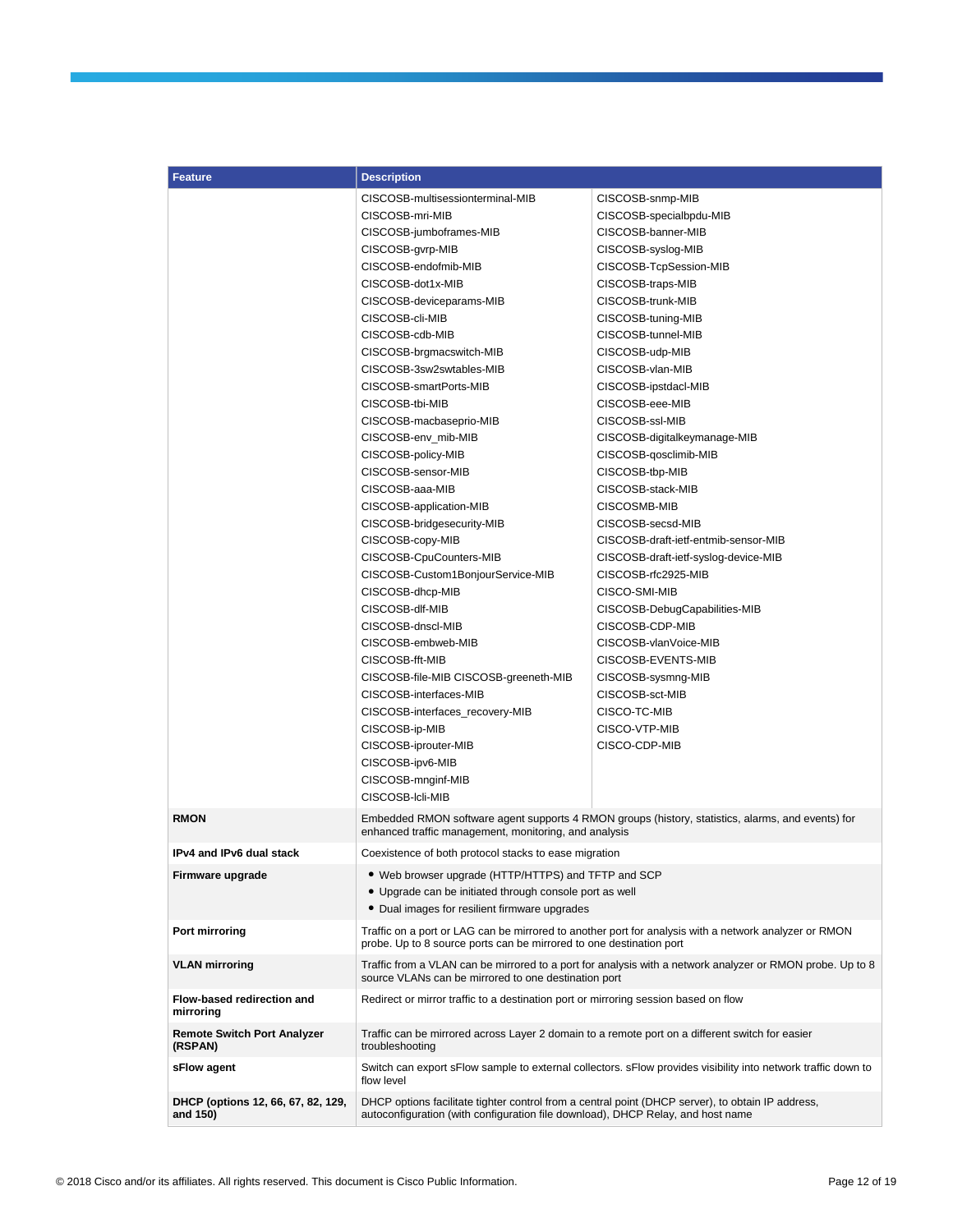| <b>Feature</b><br><b>Description</b>                                                                                                                                                                                                                                                             |                                                                                                                                                                                                                    |  |  |  |
|--------------------------------------------------------------------------------------------------------------------------------------------------------------------------------------------------------------------------------------------------------------------------------------------------|--------------------------------------------------------------------------------------------------------------------------------------------------------------------------------------------------------------------|--|--|--|
| <b>Autoconfiguration with Secure</b><br>Enables secure mass deployment with protection of sensitive data<br>Copy (SCP) file download                                                                                                                                                             |                                                                                                                                                                                                                    |  |  |  |
| Text-editable configs<br>deployment                                                                                                                                                                                                                                                              | Config files can be edited with a text editor and downloaded to another switch, facilitating easier mass                                                                                                           |  |  |  |
| Simplified configuration of QoS and security capabilities<br>Smartports                                                                                                                                                                                                                          |                                                                                                                                                                                                                    |  |  |  |
| Automatically applies the intelligence delivered through the Smartports roles to the port based on the<br><b>Auto Smartports</b><br>devices discovered over Cisco Discovery Protocol or LLDP-MED. This facilitates zero-touch deployments.                                                       |                                                                                                                                                                                                                    |  |  |  |
| Secure Copy (SCP)<br>Securely transfer files to and from the switch                                                                                                                                                                                                                              |                                                                                                                                                                                                                    |  |  |  |
| <b>Textview CLI</b><br>Scriptable CLI. A full CLI as well as a menu CLI are supported                                                                                                                                                                                                            |                                                                                                                                                                                                                    |  |  |  |
| <b>Cloud services</b><br>Support for Cisco Active Advisor                                                                                                                                                                                                                                        |                                                                                                                                                                                                                    |  |  |  |
| Localization<br>Localization of GUI and documentation into multiple languages                                                                                                                                                                                                                    |                                                                                                                                                                                                                    |  |  |  |
| Login banner<br>Configurable multiple banners for web as well as CLI                                                                                                                                                                                                                             |                                                                                                                                                                                                                    |  |  |  |
| Time-based port operation<br>Link up or down based on user-defined schedule (when the port is administratively up)                                                                                                                                                                               |                                                                                                                                                                                                                    |  |  |  |
| Time-based PoE<br>Capability for power to be on or off based on a user-defined schedule to save energy                                                                                                                                                                                           |                                                                                                                                                                                                                    |  |  |  |
| Traceroute; single IP management; HTTP/HTTPS; SSH; RADIUS; port mirroring; TFTP upgrade; DHCP<br>Other management<br>client; Simple Network Time Protocol (SNTP); Xmodem upgrade; cable diagnostics; Ping; syslog; Telnet<br>client; SSH client; automatic time settings from Management Station |                                                                                                                                                                                                                    |  |  |  |
| Green (power efficiency)                                                                                                                                                                                                                                                                         |                                                                                                                                                                                                                    |  |  |  |
| Energy detect<br>of any packets when the switch detects the link is up                                                                                                                                                                                                                           | Automatically turns power off on RJ-45 port when detecting link down. Active mode is resumed without loss                                                                                                          |  |  |  |
| <b>Cable length detection</b><br>Adjusts the signal strength based on the cable length. Reduces the power consumption for shorter cables                                                                                                                                                         |                                                                                                                                                                                                                    |  |  |  |
| Supports IEEE 802.3az on all 10 Gigabit copper ports<br>EEE compliant (802.3az)                                                                                                                                                                                                                  |                                                                                                                                                                                                                    |  |  |  |
| <b>Disable port LEDs</b><br>LEDs can be manually turned off to save on energy                                                                                                                                                                                                                    |                                                                                                                                                                                                                    |  |  |  |
| General                                                                                                                                                                                                                                                                                          |                                                                                                                                                                                                                    |  |  |  |
| Jumbo frames<br>Frame sizes up to 9K bytes. The default MTU is 2K                                                                                                                                                                                                                                |                                                                                                                                                                                                                    |  |  |  |
| <b>MAC</b> table<br>64K addresses                                                                                                                                                                                                                                                                |                                                                                                                                                                                                                    |  |  |  |
| <b>Discovery</b>                                                                                                                                                                                                                                                                                 |                                                                                                                                                                                                                    |  |  |  |
| Bonjour<br>The switch advertises itself using the Bonjour protocol                                                                                                                                                                                                                               |                                                                                                                                                                                                                    |  |  |  |
| LLDP (802.1ab) with LLDP-MED<br>extensions<br>that adds the extensions needed for IP phones                                                                                                                                                                                                      | Link Layer Discovery Protocol (LLDP) allows the switch to advertise its identification, configuration, and<br>capabilities to neighboring devices that store the data in a MIB. LLDP-MED is an enhancement to LLDP |  |  |  |
| <b>Cisco Discovery Protocol</b><br>characteristics using Cisco Discovery Protocol                                                                                                                                                                                                                | The switch advertises itself using the Cisco Discovery Protocol. It also learns the connected device and its                                                                                                       |  |  |  |
| <b>Product specifications</b>                                                                                                                                                                                                                                                                    |                                                                                                                                                                                                                    |  |  |  |
| The following switches support 802.3at PoE+, 802.3af PoE, and Cisco prestandard (legacy) PoE on any of<br>Power over Ethernet<br>the RJ45 network ports. 60W PoE is also supported on selected RJ-45 network ports                                                                               |                                                                                                                                                                                                                    |  |  |  |
| Maximum power of 60W is delivered to any of the 60W PoE ports, and maximum power of 30W is<br>delivered to any of the other RJ45 network ports, until the PoE budget for the switch is reached<br>The total power available for PoE per switch is as follows                                     |                                                                                                                                                                                                                    |  |  |  |
| Model<br><b>Power Dedicated to PoE</b><br><b>Number of Ports That</b><br><b>Number of Ports That</b><br>Support PoE+ and<br>Support 60W PoE, PoE+<br>PoE<br>and PoE                                                                                                                              |                                                                                                                                                                                                                    |  |  |  |
| SG350X-8PMD<br>240W<br>8<br>4                                                                                                                                                                                                                                                                    |                                                                                                                                                                                                                    |  |  |  |
| SG350X-24P<br>195W<br>16<br>8                                                                                                                                                                                                                                                                    |                                                                                                                                                                                                                    |  |  |  |
| 8<br>382W<br>16<br>SG350X-24MP                                                                                                                                                                                                                                                                   |                                                                                                                                                                                                                    |  |  |  |
|                                                                                                                                                                                                                                                                                                  |                                                                                                                                                                                                                    |  |  |  |
| 4<br>SG350X-24PD<br>375W<br>20                                                                                                                                                                                                                                                                   |                                                                                                                                                                                                                    |  |  |  |
| 32<br>SG350X-48P<br>382W<br>16                                                                                                                                                                                                                                                                   |                                                                                                                                                                                                                    |  |  |  |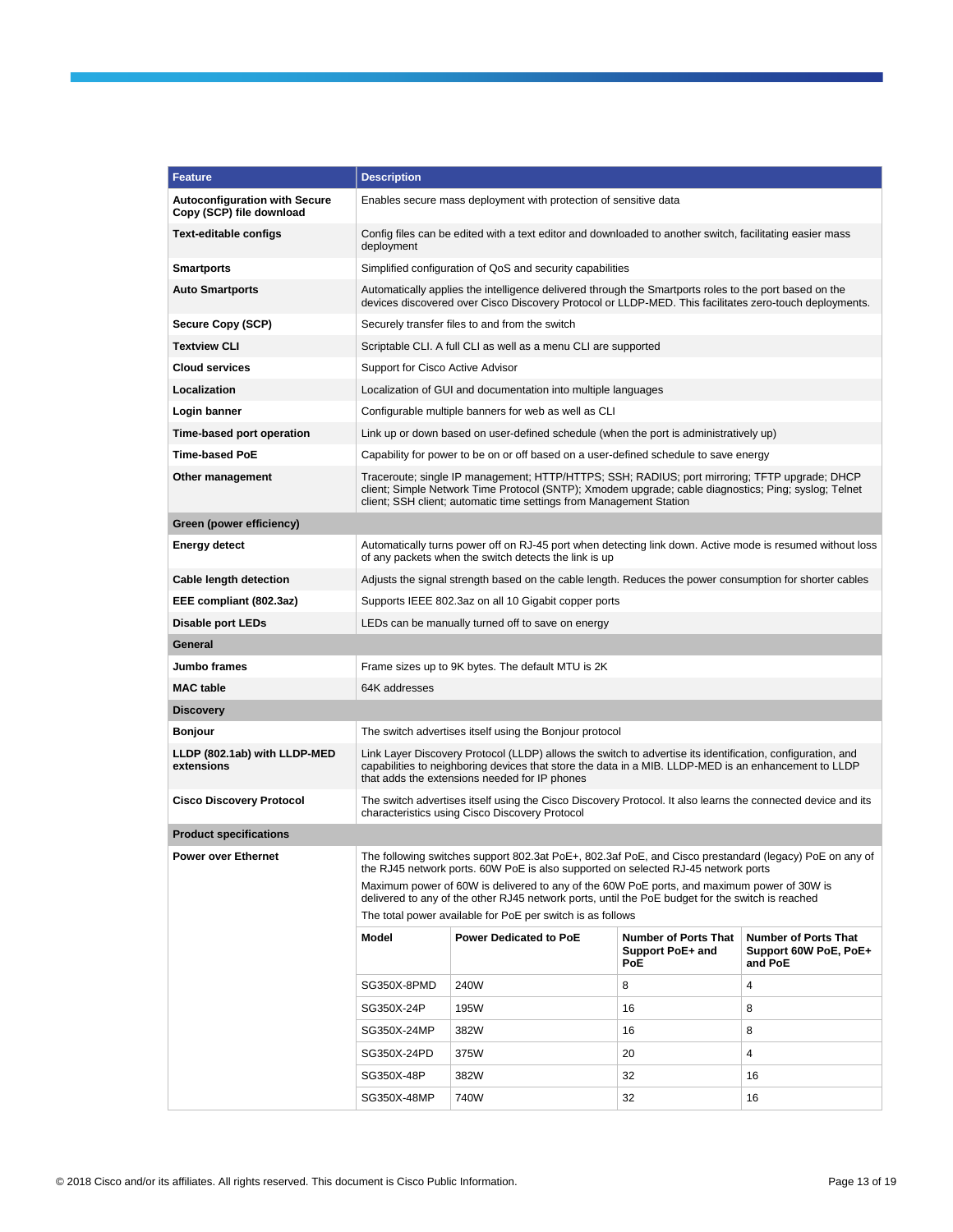| <b>Feature</b>                 | <b>Description</b> |                                                                            |                                       |                                      |                                        |
|--------------------------------|--------------------|----------------------------------------------------------------------------|---------------------------------------|--------------------------------------|----------------------------------------|
| Power consumption (worst case) | <b>Model Name</b>  | <b>Green Power (Mode)</b>                                                  | System<br>Power<br><b>Consumption</b> | Power<br>Consumption<br>(with PoE)   | Heat<br><b>Dissipation</b><br>(BTU/hr) |
|                                | SG350X-8PMD        | EEE, Energy Detect, Short<br>Reach                                         | 110V=32.5W<br>220V=32.5W              | N/A                                  | 1065.3                                 |
|                                | SG350X-24          | EEE, Energy Detect, Short<br>Reach                                         | 110V=32.5W<br>220V=32.5W              | N/A                                  | 83.39                                  |
|                                | SG350X-24P         | EEE, Energy Detect, Short<br>Reach                                         | 110V=48.8W<br>220V=49.3W              | 110V=268.3W<br>220V=260.1W           | 764.18                                 |
|                                | SG350X-24MP        | EEE, Energy Detect, Short<br>Reach                                         | 110V=53.2W<br>220V=54.1W              | 110V=468.3W<br>220V=458.8W           | 1,607.80                               |
|                                | SG350X-24PD        | EEE, Energy Detect, Short<br>Reach                                         | 110V=64.3W<br>220V=64.8W              | 110V=476.6W<br>220V=450.6W           | 1625.3                                 |
|                                | SG350X-48          | EEE, Energy Detect, Short<br>Reach                                         | 110V=52.0W<br>220V=51.8W              | N/A                                  | 177.43                                 |
|                                | SG350X-48P         | EEE, Energy Detect, Short<br>Reach                                         | 110V=76.3W<br>220V=76.9W              | 110V=494.3W<br>220V=483.1W           | 1,686.62                               |
|                                | SG350X-48MP        | EEE, Energy Detect, Short<br>Reach                                         | 110V=82.9W<br>220V=82.9W              | 110V=893.1W<br>220V=878.0W           | 3,047.38                               |
|                                | SG350XG-2F10       | EEE, Energy Detect, Short<br>Reach                                         | 110V=84.3W<br>220V=84.6W              | N/A                                  | 288.67                                 |
|                                | SG350XG-24F        | EEE, Energy Detect, Short<br>Reach                                         | 110V=76.6W<br>220V=77.5W              | N/A                                  | 264.44                                 |
|                                | SG350XG-24T        | EEE, Energy Detect, Short<br>Reach                                         | 110V=143.9W<br>220V=142.9W            | N/A                                  | 491.01                                 |
|                                | SG350XG-48T        | EEE, Energy Detect, Short<br>Reach                                         | 110V=264.4W<br>220V=255.8W            | N/A                                  | 902.17                                 |
| <b>Ports</b>                   | <b>Model Name</b>  | <b>Total System Ports</b>                                                  | <b>Network</b><br>Ports               | <b>Uplink Ports</b>                  |                                        |
|                                | SG350X-8PMD        | 8 2.5GE + 2 10GE                                                           | 8 2.5GE                               | 2 10GE copper/SFP+ combo             |                                        |
|                                | SG350X-24          | 24 GE + 4 10GE                                                             | 24 GE                                 | 2 10GE copper/SFP+ combo + 2<br>SFP+ |                                        |
|                                | SG350X-24P         | 24 GE + 4 10GE                                                             | 24 GE                                 | 2 10GE copper/SFP+ combo + 2<br>SFP+ |                                        |
|                                | SG350X-24MP        | 24 GE + 4 10GE                                                             | 24 GE                                 | 2 10GE copper/SFP+ combo + 2<br>SFP+ |                                        |
|                                | SG350X-24PD        | 20 GE + 4 2.5GE + 4 10GE                                                   | $20$ GE + 4<br>2.5GE                  | 2 10GE copper/SFP+ combo + 2<br>SFP+ |                                        |
|                                | SG350X-48          | 48 GE + 4 10GE                                                             | 48 GE                                 | 2 10GE copper/SFP+ combo + 2<br>SFP+ |                                        |
|                                | SG350X-48P         | 48 GE + 4 10GE                                                             | 48 GE                                 | 2 10GE copper/SFP+ combo + 2<br>SFP+ |                                        |
|                                | SG350X-48MP        | 48 GE + 4 10GE                                                             | 48 GE                                 | 2 10GE copper/SFP+ combo + 2<br>SFP+ |                                        |
|                                | SG350XG-2F10       | 10 10G copper + 2 10G SFP+<br>plus 1 GE OOB management                     | 10 10GE                               | 2 10GE SFP+ (dedicated)              |                                        |
|                                | SG350XG-24F        | 22 10G SFP+ slots + 2 combo<br>10G copper/SFP+ plus 1 GE<br>OOB management | 22 10GE<br>SFP+                       | 2 10GE copper/SFP+ combo             |                                        |
|                                | SG350XG-24T        | 22 10G copper + 2 combo 10G<br>copper/SFP+ plus 1 GE OOB<br>management     | 22 10GE                               | 2 10GE copper/SFP+ combo             |                                        |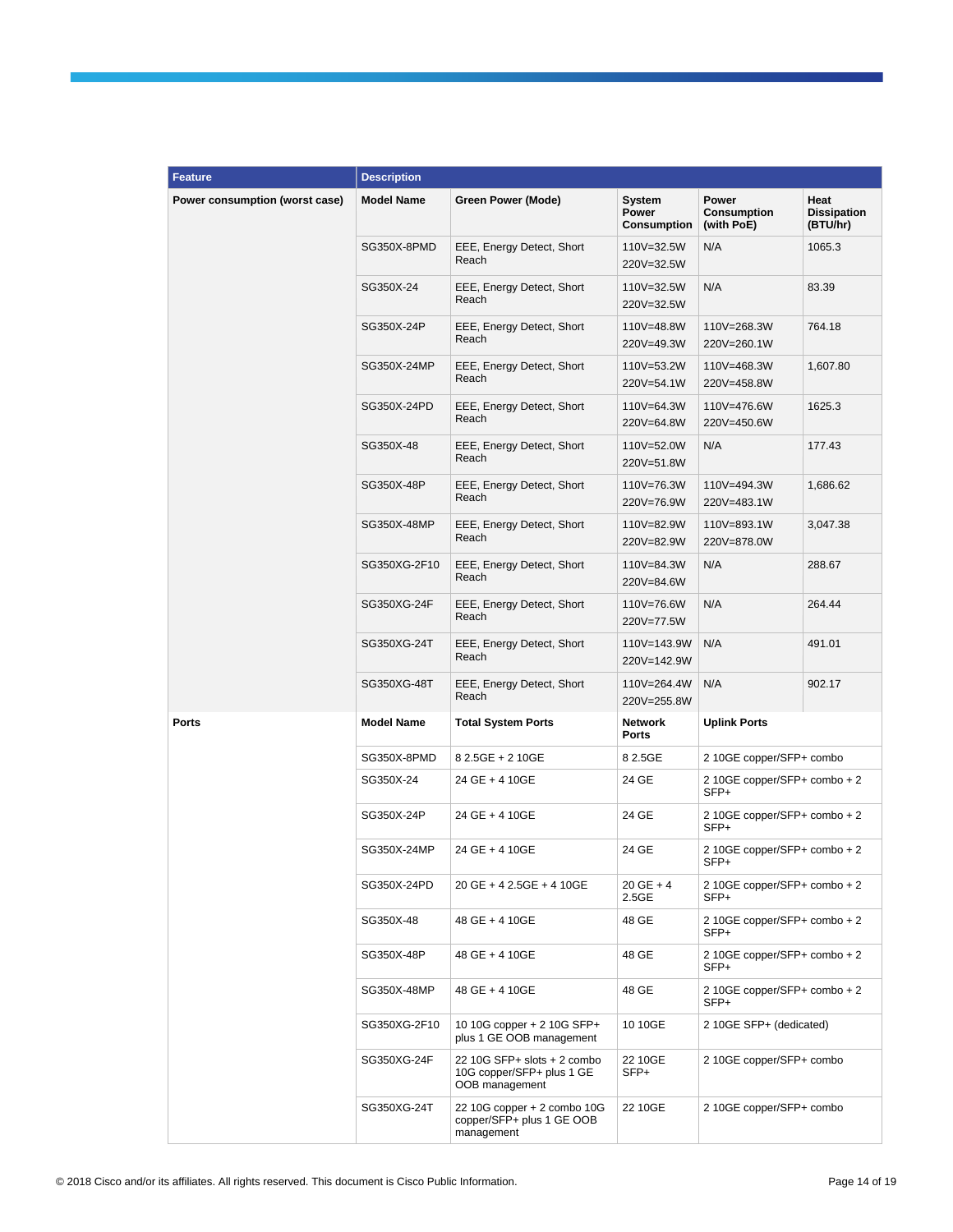| <b>Feature</b>              | <b>Description</b>                            |                                                                                               |                                               |                                            |  |
|-----------------------------|-----------------------------------------------|-----------------------------------------------------------------------------------------------|-----------------------------------------------|--------------------------------------------|--|
|                             | SG350XG-48T                                   | 46 10G copper + 2 combo 10G<br>copper/SFP+ plus 1 GE OOB<br>management                        | 46 10GE                                       | 2 10GE copper/SFP+ combo                   |  |
| <b>Console port</b>         | Cisco Standard RJ45 console port              |                                                                                               |                                               |                                            |  |
| OOB management port         |                                               | Dedicated Gigabit management port for out-of-band management on SG350XG models                |                                               |                                            |  |
| <b>USB slot</b>             |                                               | USB Type-A slot on the front panel of the switch for easy file and image management           |                                               |                                            |  |
| <b>Buttons</b>              | Reset button                                  |                                                                                               |                                               |                                            |  |
| <b>Cabling type</b>         |                                               | Unshielded Twisted Pair (UTP) Category 5 or better; fiber options (SMF and MMF); coaxial SFP+ |                                               |                                            |  |
| <b>LEDs</b>                 | System, master, stack ID, link/speed per port |                                                                                               |                                               |                                            |  |
| <b>Flash</b>                | 256 MB                                        |                                                                                               |                                               |                                            |  |
| <b>CPU</b>                  | 800 MHz (dual-core) ARM                       |                                                                                               |                                               |                                            |  |
| <b>CPU memory</b>           | 512 MB                                        |                                                                                               |                                               |                                            |  |
| <b>Packet buffer</b>        |                                               | All numbers are aggregate across all ports because the buffers are dynamically shared:        |                                               |                                            |  |
|                             | <b>Model Name</b>                             |                                                                                               | <b>Packet Buffer</b>                          |                                            |  |
|                             | SG350X-8PMD                                   |                                                                                               | <b>12 MB</b>                                  |                                            |  |
|                             | SG350X-24                                     |                                                                                               | 12 MB                                         |                                            |  |
|                             | SG350X-24P                                    |                                                                                               |                                               | <b>12 MB</b>                               |  |
|                             | SG350X-24MP                                   |                                                                                               | <b>12 MB</b>                                  |                                            |  |
|                             | SG350X-24PD                                   |                                                                                               | 24 MB                                         |                                            |  |
|                             | SG350X-48                                     |                                                                                               | 24 MB                                         |                                            |  |
|                             | SG350X-48P                                    |                                                                                               | 24 MB                                         |                                            |  |
|                             | SG350X-48MP                                   |                                                                                               | 24 MB                                         |                                            |  |
|                             | SG350XG-2F10                                  |                                                                                               | 2 MB                                          |                                            |  |
|                             | SG350XG-24F                                   |                                                                                               | 2 MB                                          |                                            |  |
|                             | SG350XG-24T                                   |                                                                                               | 2 MB                                          |                                            |  |
|                             | SG350XG-48T                                   |                                                                                               | 4 MB                                          |                                            |  |
| <b>Environmental</b>        |                                               |                                                                                               |                                               |                                            |  |
| Unit dimensions (W x H x D) | <b>Model Name</b>                             |                                                                                               | <b>Unit Dimensions</b>                        |                                            |  |
|                             | SG350X-8PMD                                   |                                                                                               | 344.4 x 44 x 252.5 mm (13.6 x 1.45 x 9.94 in) |                                            |  |
|                             | SG350X-24                                     |                                                                                               | 440 x 44 x 257 mm (17.3 x 1.45 x 10.12 in)    |                                            |  |
|                             | SG350X-24P                                    |                                                                                               | 440 x 44 x 350 mm (17.3 x 1.45 x 13.78 in)    |                                            |  |
|                             | SG350X-24MP                                   |                                                                                               | 440 x 44 x 350 mm (17.3 x 1.45 x 13.78 in)    |                                            |  |
|                             | SG350X-24PD                                   |                                                                                               | 440 x 44 x 257 mm (17.3 x 1.45 x 10.12 in)    |                                            |  |
|                             | SG350X-48                                     |                                                                                               | 440 x 44 x 257 mm (17.3 x 1.45 x 10.12 in)    |                                            |  |
|                             | SG350X-48P                                    |                                                                                               | 440 x 44 x 350 mm (17.3 x 1.45 x 13.78 in)    |                                            |  |
|                             | SG350X-48MP                                   |                                                                                               |                                               | 440 x 44 x 450 mm (17.3 x 1.45 x 17.72 in) |  |
|                             | SG350XG-2F10                                  |                                                                                               | 440 x 44 x 350 mm (17.3 x 1.45 x 13.78 in)    |                                            |  |
|                             | SG350XG-24F                                   |                                                                                               | 440 x 44 x 350 mm (17.3 x 1.45 x 13.78 in)    |                                            |  |
|                             | SG350XG-24T                                   |                                                                                               | 440 x 44 x 450 mm (17.3 x 1.45 x 17.72 in)    |                                            |  |
|                             | SG350XG-48T                                   |                                                                                               |                                               | 440 x 44 x 450 mm (17.3 x 1.45 x 17.72 in) |  |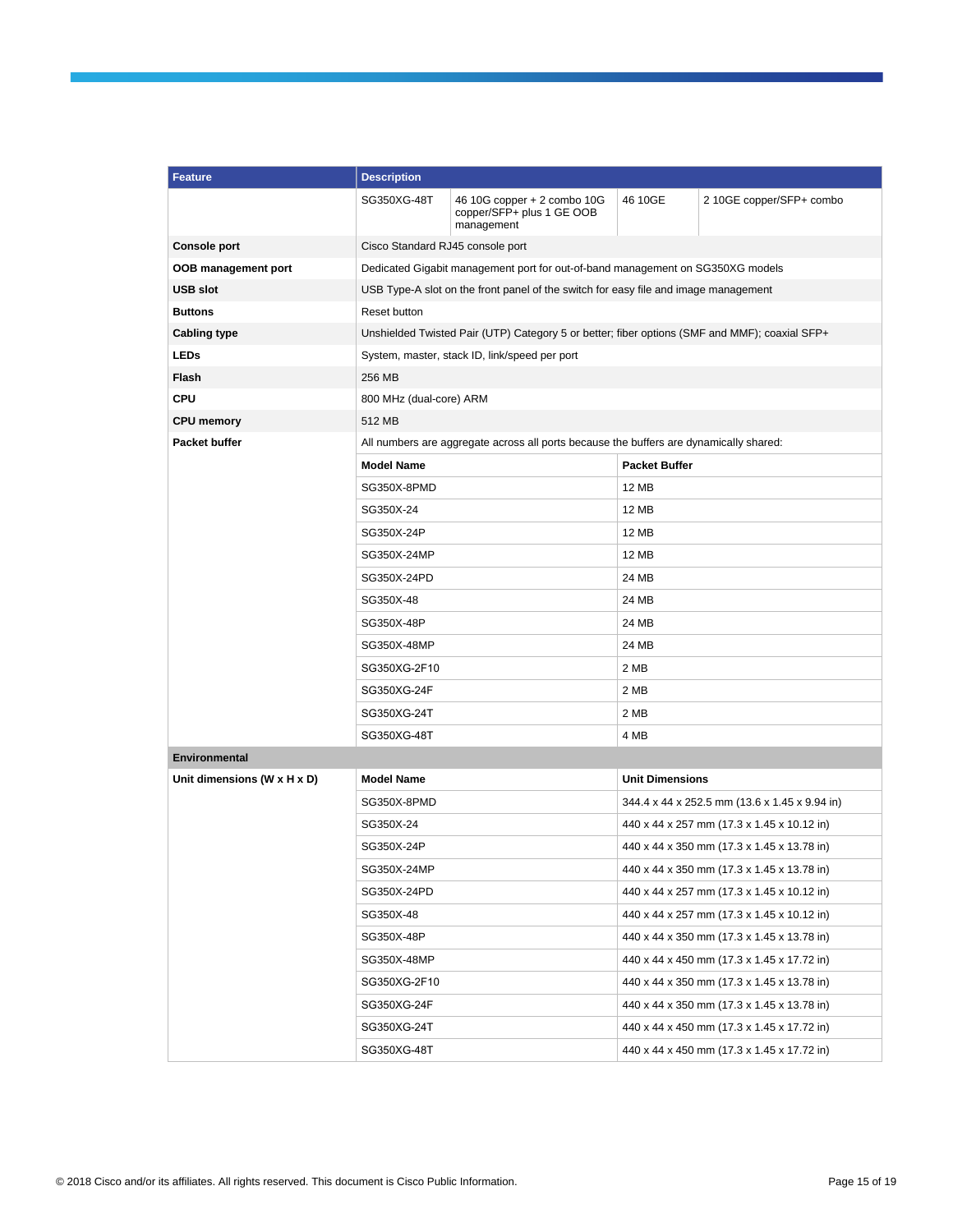| <b>Feature</b>                                                        | <b>Description</b>                                                                                         |                                                                      |                                    |                      |  |  |
|-----------------------------------------------------------------------|------------------------------------------------------------------------------------------------------------|----------------------------------------------------------------------|------------------------------------|----------------------|--|--|
| Unit weight                                                           | <b>Model Name</b>                                                                                          |                                                                      | <b>Unit Weight</b>                 |                      |  |  |
|                                                                       | SG350X-8PMD                                                                                                |                                                                      | 2.74 kg (6.04 lb)                  |                      |  |  |
|                                                                       | SG350X-24                                                                                                  |                                                                      |                                    |                      |  |  |
|                                                                       | SG350X-24P                                                                                                 |                                                                      | 4.93 kg (10.41 lb)                 | 4.32 kg (9.52 lb)    |  |  |
|                                                                       | SG350X-24MP                                                                                                |                                                                      | 5.69 kg (11.75 lb)                 |                      |  |  |
|                                                                       | SG350X-24PD                                                                                                |                                                                      | 3.99 kg (8.79 lb)                  |                      |  |  |
|                                                                       | SG350X-48                                                                                                  |                                                                      | 3.73 kg (8.22 lb)                  |                      |  |  |
|                                                                       | SG350X-48P                                                                                                 |                                                                      | 5.82 kg (12.83 lb)                 |                      |  |  |
|                                                                       | SG350X-48MP                                                                                                |                                                                      | 6.69 kg (14.75 lb)                 |                      |  |  |
|                                                                       | SG350XG-2F10                                                                                               |                                                                      | 4.03 kg (8.88 lb)                  |                      |  |  |
|                                                                       | SG350XG-24F                                                                                                |                                                                      | 4.16 kg (9.17 lb)                  |                      |  |  |
|                                                                       | SG350XG-24T                                                                                                |                                                                      | 5.57 kg (12.28 lb)                 |                      |  |  |
|                                                                       | SG350XG-48T                                                                                                |                                                                      | 7.43 kg (16.38 lb)                 |                      |  |  |
| Power                                                                 | 100 - 240V 47 - 63 Hz, internal, universal                                                                 |                                                                      |                                    |                      |  |  |
| <b>Certification</b>                                                  |                                                                                                            | UL (UL 60950), CSA (CSA 22.2), CE mark, FCC Part 15 (CFR 47) Class A |                                    |                      |  |  |
| <b>Operating temperature</b>                                          | SG350X-8PMD, SG350XG-2F10, SG350X-24PD, SG350XG-24F, SG350XG-24T, SG350XG-48T<br>32° to 122°F (0° to 50°C) |                                                                      |                                    |                      |  |  |
| Storage temperature                                                   | $-4^{\circ}$ to 158 $^{\circ}$ F ( $-20^{\circ}$ to 70 $^{\circ}$ C)                                       |                                                                      |                                    |                      |  |  |
| <b>Operating humidity</b>                                             | 10% to 90%, relative, noncondensing                                                                        |                                                                      |                                    |                      |  |  |
| <b>Storage humidity</b>                                               | 10% to 90%, relative, noncondensing                                                                        |                                                                      |                                    |                      |  |  |
| <b>Acoustic noise and Mean Time</b><br><b>Between Failures (MTBF)</b> | <b>Model Name</b>                                                                                          | Fan (Number)                                                         | <b>Acoustic Noise</b>              | MTBF at 50°C (Hours) |  |  |
|                                                                       | SG350X-8PMD                                                                                                | 1                                                                    | 42.9 at 45°C                       | 474,265              |  |  |
|                                                                       | SG350X-24                                                                                                  | 1                                                                    | 0°C - 30°C: 36.3dB<br>50°C: 49.3dB | 385,289              |  |  |
|                                                                       | SG350X-24P                                                                                                 | 2                                                                    | 0°C - 30°C: 41.0dB<br>50°C: 52.9dB | 244,654              |  |  |
|                                                                       | SG350X-24MP                                                                                                | $\overline{2}$                                                       | 0°C - 30°C: 43.3dB<br>50°C: 52.3dB | 144,617              |  |  |
|                                                                       | SG350X-24PD                                                                                                | 3                                                                    | 45.1 at 45°C                       | 426,741              |  |  |
|                                                                       | SG350X-48                                                                                                  | 1                                                                    | 0°C - 30°C: 35.0dB<br>50°C: 51.7dB | 248,842              |  |  |
|                                                                       | SG350X-48P                                                                                                 | 3                                                                    | 0°C - 30°C: 43.8dB<br>50°C: 52.1dB | 164,614              |  |  |
|                                                                       | SG350X-48MP                                                                                                | 4                                                                    | 0°C - 30°C: 43.2dB<br>50°C: 53.2dB | 171,530              |  |  |
|                                                                       | SG350XG-2F10                                                                                               | 3                                                                    | 0°C - 30°C: 38.9dB<br>50°C: 49.7dB | 291,863              |  |  |
|                                                                       | SG350XG-24F                                                                                                | 4                                                                    | 0°C - 25°C: 36.4dB                 | 194,544              |  |  |
|                                                                       | SG350XG-24T                                                                                                | 4                                                                    | 0°C-30°C: 40.7dB<br>50°C: 51.7dB   | 347,052              |  |  |
|                                                                       | SG350XG-48T                                                                                                | 4                                                                    | 0°C-30°C: 47.7dB<br>50°C: 58.9dB   | 131,767              |  |  |
| Warranty                                                              | Limited lifetime with next-business-day advance replacement (where available, otherwise same day ship)     |                                                                      |                                    |                      |  |  |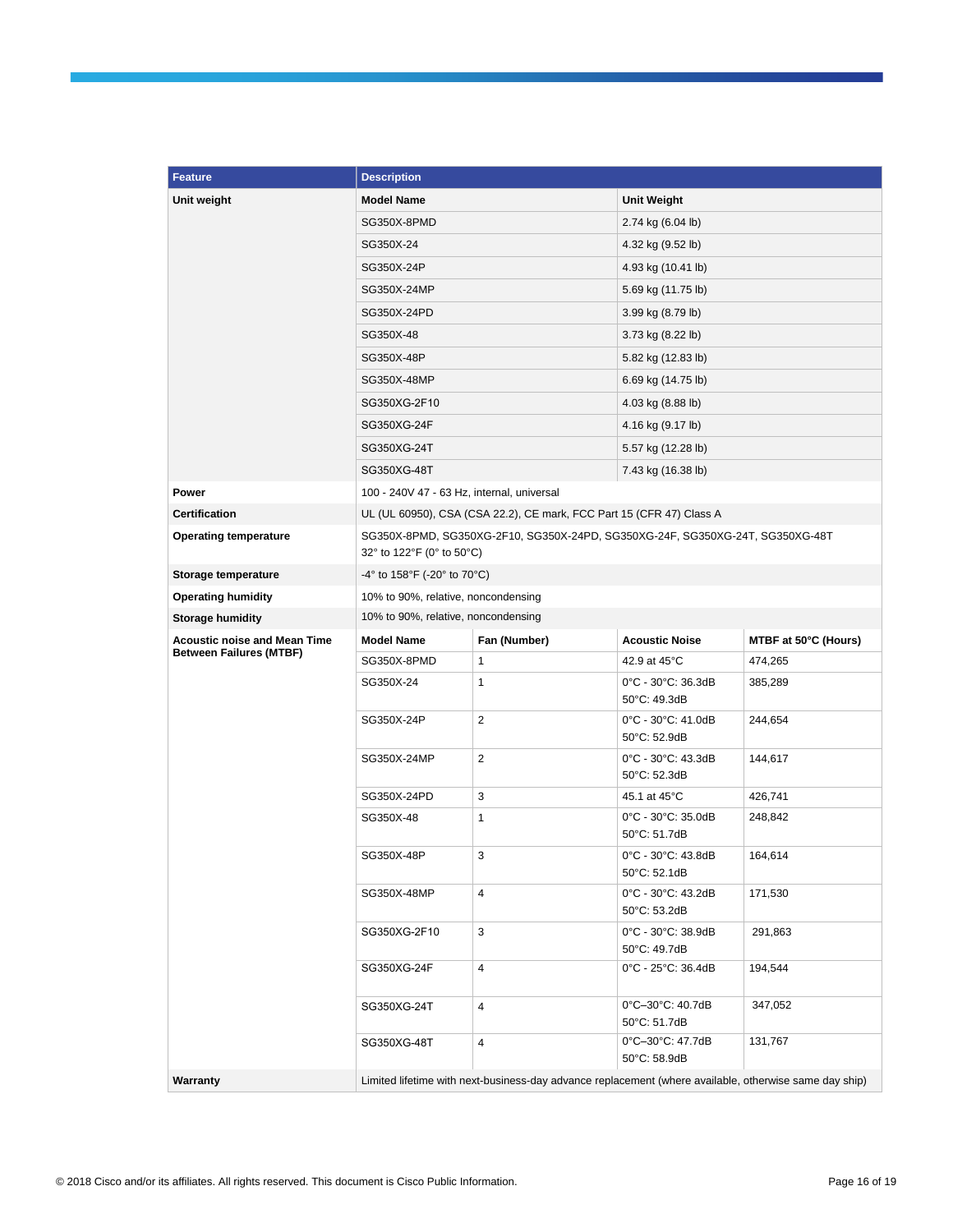#### **Package Contents**

- Cisco Small Business 350X Series Stackable Managed Switch
- Power cord
- Mounting kit included with all models
- Serial cable
- Quick Start Guide

#### **Minimum Requirements**

- Web browser: Mozilla Firefox version 8 or later; Microsoft Internet Explorer version 7 or later, Safari, Chrome
- Category 6a Ethernet network cable for 10 Gig speeds at up to 100m
- TCP/IP, network adapter, and network operating system (such as Microsoft Windows, Linux, or Mac OS X) installed

## Ordering Information

Table 2 provides ordering information.

#### **Table 2.** Ordering Information

| <b>Model Name</b>  | <b>Product Order ID Number</b> | <b>Description</b>                                                                                                                                                 |
|--------------------|--------------------------------|--------------------------------------------------------------------------------------------------------------------------------------------------------------------|
| SG350X-8PMD        | SG350X-8PMD-K9                 | • 8 x 10/100/1000/2500 PoE+ ports with 240W power budget<br>• 2 x 10GBase-T/SFP+ combo                                                                             |
| SG350X-24          | SG350X-24-K9                   | • 24 x 10/100/1000 ports<br>• 4 x 10 Gigabit Ethernet (2 x 10GBase-T/SFP+ combo + 2 x SFP+)                                                                        |
| SG350X-24P         | SG350X-24P-K9                  | • 24 x 10/100/1000 PoE+ ports with 195W power budget<br>• 4 x 10 Gigabit Ethernet (2 x 10GBase-T/SFP+ combo + 2 x SFP+)                                            |
| <b>SG350X-24MP</b> | SG350X-24MP-K9                 | • 24 x 10/100/1000 PoE+ ports with 382W power budget<br>• 4 x 10 Gigabit Ethernet (2 x 10GBase-T/SFP+ combo + 2 x SFP+)                                            |
| <b>SG350X-24PD</b> | SG350X-24PD-K9                 | • 20 x 10/100/1000 PoE+ ports with 375W power budget<br>• 4 x 10/100/1000/2500 PoE+ (60W) ports<br>• 4 x 10 Gigabit Ethernet (2 x 10GBase-T/SFP+ combo + 2 x SFP+) |
| SG350X-48          | SG350X-48-K9                   | • 48 x 10/100/1000 ports<br>• 4 x 10 Gigabit Ethernet (2 x 10GBase-T/SFP+ combo + 2 x SFP+)                                                                        |
| <b>SG350X-48P</b>  | SG350X-48P-K9                  | • 48 x 10/100/1000 PoE+ ports with 382W power budget<br>• 4 x 10 Gigabit Ethernet (2 x 10GBase-T/SFP+ combo + 2 x SFP+)                                            |
| <b>SG350X-48MP</b> | SG350X-48MP-K9                 | • 48 x 10/100/1000 PoE+ ports with 740W power budget<br>• 4 x 10 Gigabit Ethernet (2 x 10GBase-T/SFP+ combo + 2 x SFP+)                                            |
| SG350XG-2F10       | SG350XG-2F10-K9                | • 10 x 10 Gigabit Ethernet 10GBase-T copper port<br>• 2 x 10 Gigabit Ethernet SFP+ (dedicated)<br>• 1 x Gigabit Ethernet management port                           |
| <b>SG350XG-24F</b> | SG350XG-24F-K9                 | • 24 x 10 Gigabit Ethernet SFP+<br>• 2 x 10 Gigabit Ethernet 10Gbase-T copper port (combo with 2 SFP+)<br>• 1 x Gigabit Ethernet management port                   |
| SG350XG-24T        | SG350XG-24T-K9                 | • 24 x 10 Gigabit Ethernet 10GBase-T copper port<br>• 2 x 10 Gigabit Ethernet SFP+ (combo with 2 copper ports)<br>• 1 x Gigabit Ethernet management port           |
| SG350XG-48T        | SG350XG-48T-K9                 | • 48 x 10 Gigabit Ethernet 10GBase-T copper port<br>• 2 x 10 Gigabit Ethernet SFP+ (combo with 2 copper ports)<br>• 1 x Gigabit Ethernet management port           |

Each combo port has one 10/100/1000/10000 copper Ethernet port and one SFP+ Gigabit Ethernet slot, with one port active at a time.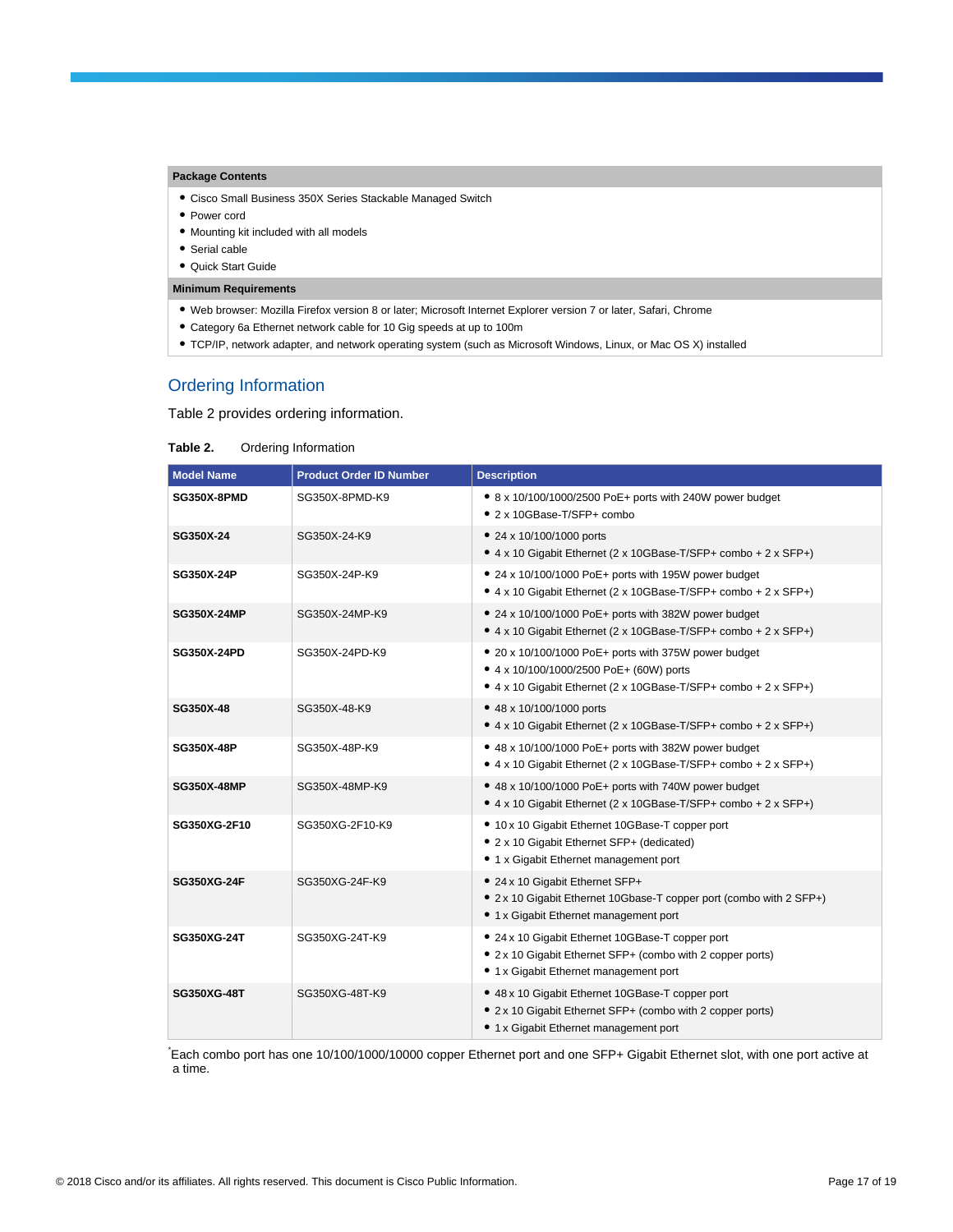The -xx in the Product Order ID Number is a country-/region-specific suffix. For example, the complete PID of SG350X-28P for the United States is SG350X-28P-K9-NA. Please refer to Table 2 for the correct suffix to use for your country/region.

**Table 3.** Country/Region Suffix for Product Order ID Number

| <b>Suffix</b> | <b>Country/Region</b>                                                                                                       |
|---------------|-----------------------------------------------------------------------------------------------------------------------------|
| -NA           | • USA, Canada, Mexico, Colombia, Chile and rest of LATAM                                                                    |
| -BR           | $\bullet$ Brazil                                                                                                            |
| -AR           | • Argentina                                                                                                                 |
| -EU           | • EU, Russia, Ukraine, Israel, UAE, Turkey, Egypt, South Africa, Indonesia, Philippines, Vietnam, Thailand,<br>India, Korea |
| -UK           | · United Kingdom, Saudi Arabia, Qatar, Kuwait, Singapore, Hong Kong, Malaysia                                               |
| -AU           | • Australia, New Zealand                                                                                                    |
| -CN           | $\bullet$ China                                                                                                             |
| -IN           | $\bullet$ India                                                                                                             |
| -JP           | $\bullet$ Japan                                                                                                             |
| -KR           | • Korea                                                                                                                     |

The products may also be available in a country/region not listed in Table 3. Not all product models are offered in all countries/regions. For India, either -EU or -IN suffix will be used depending on product models. For Korea, either -EU or -KR suffix will be used depending on product models. Please consult with your local Cisco sales representative or Cisco partners for more details.

#### **An Advanced Technology Backbone for Growing Businesses**

Growth is never a bad thing. But as you gain new customers and a higher profile, you need a business technology platform capable of delivering a higher level of service and reliability. With more users, more devices and applications, and more exposure to security threats, a switching platform designed for a smaller operation simply cannot meet your growing needs. It's time for a network that will support your business as you take it to the next level. Cisco 350X Series switches provide the advanced feature set, reliability, and investment protection your business needs, today and in the future.

## For More Information

To find out more about the Cisco 350X Series, visit [https://www.cisco.com/go/350Xswitches.](https://www.cisco.com/go/350Xswitches)

To learn about other products and solutions in the Cisco Small Business portfolio, visit [https://www.cisco.com/go/smallbusiness.](https://www.cisco.com/go/smallbusiness)

#### Cisco Capital

#### **Financing to Help You Achieve Your Objectives**

Cisco Capital can help you acquire the technology you need to achieve your objectives and stay competitive. We can help you reduce CapEx. Accelerate your growth. Optimize your investment dollars and ROI. Cisco Capital financing gives you flexibility in acquiring hardware, software, services, and complementary third-party equipment. And there's just one predictable payment. Cisco Capital is available in more than 100 countries. [Learn more.](https://www.cisco.com/web/ciscocapital/americas/us/index.html)